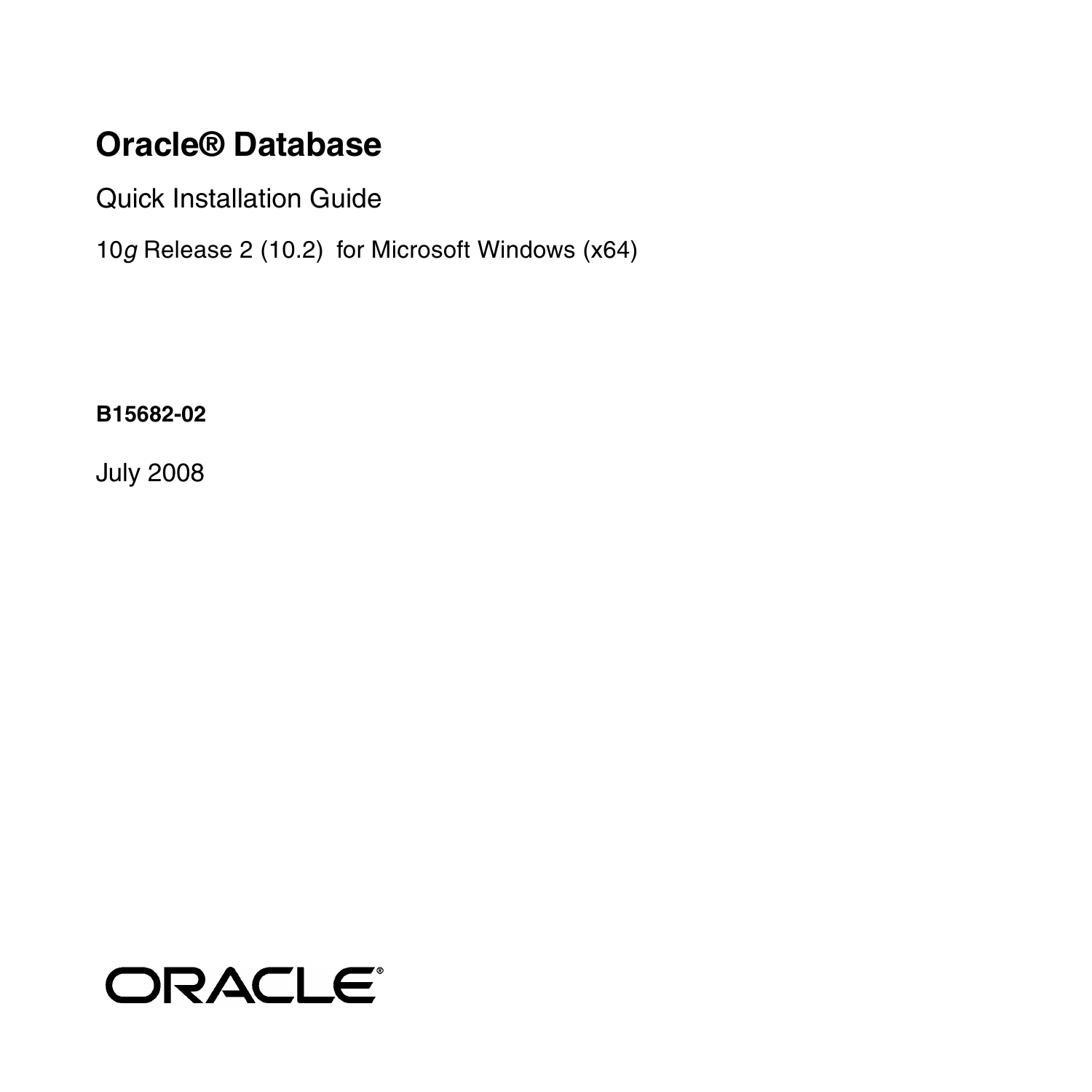Oracle Database Quick Installation Guide, 10*g* Release 2 (10.2) for Microsoft Windows (x64) B15682-02

Copyright © 2008, Oracle. All rights reserved.

The Programs (which include both the software and documentation) contain proprietary information; they are provided under a license agreement containing restrictions on use and disclosure and are also protected by copyright, patent, and other intellectual and industrial property laws. Reverse engineering, disassembly, or decompilation of the Programs, except to the extent required to obtain interoperability with other independently created software or as specified by law, is prohibited.

The information contained in this document is subject to change without notice. If you find any problems in the documentation, please report them to us in writing. This document is not warranted to be error-free. Except as may be expressly permitted in your license agreement for these Programs, no part of these Programs may be reproduced or transmitted in any form or by any means, electronic or mechanical, for any purpose.

If the Programs are delivered to the United States Government or anyone licensing or using the Programs on behalf of the United States Government, the following notice is applicable:

U.S. GOVERNMENT RIGHTS Programs, software, databases, and related documentation and technical data delivered to U.S. Government customers are "commercial computer software" or "commercial technical data" pursuant to the applicable Federal Acquisition Regulation and agency-specific supplemental regulations. As such, use, duplication, disclosure, modification, and adaptation of the Programs, including documentation and technical data, shall be subject to the licensing restrictions set forth in the applicable Oracle license agreement, and, to the extent applicable, the additional rights set forth in FAR 52.227-19, Commercial Computer Software--Restricted Rights (June 1987). Oracle USA, Inc., 500 Oracle Parkway, Redwood City, CA 94065.

The Programs are not intended for use in any nuclear, aviation, mass transit, medical, or other inherently dangerous applications. It shall be the licensee's responsibility to take all appropriate fail-safe, backup, redundancy and other measures to ensure the safe use of such applications if the Programs are used for such purposes, and we disclaim liability for any damages caused by such use of the Programs.

Oracle, JD Edwards, PeopleSoft, and Siebel are registered trademarks of Oracle Corporation and/or its affiliates. Other names may be trademarks of their respective owners.

The Programs may provide links to Web sites and access to content, products, and services from third parties. Oracle is not responsible for the availability of, or any content provided on, third-party Web sites. You bear all risks associated with the use of such content. If you choose to purchase any products or services from a third party, the relationship is directly between you and the third party. Oracle is not responsible for: (a) the quality of third-party products or services; or (b) fulfilling any of the terms of the agreement with the third party, including delivery of products or services and warranty obligations related to purchased products or services. Oracle is not responsible for any loss or damage of any sort that you may incur from dealing with any third party.

#### **2** Oracle Database Quick Installation Guide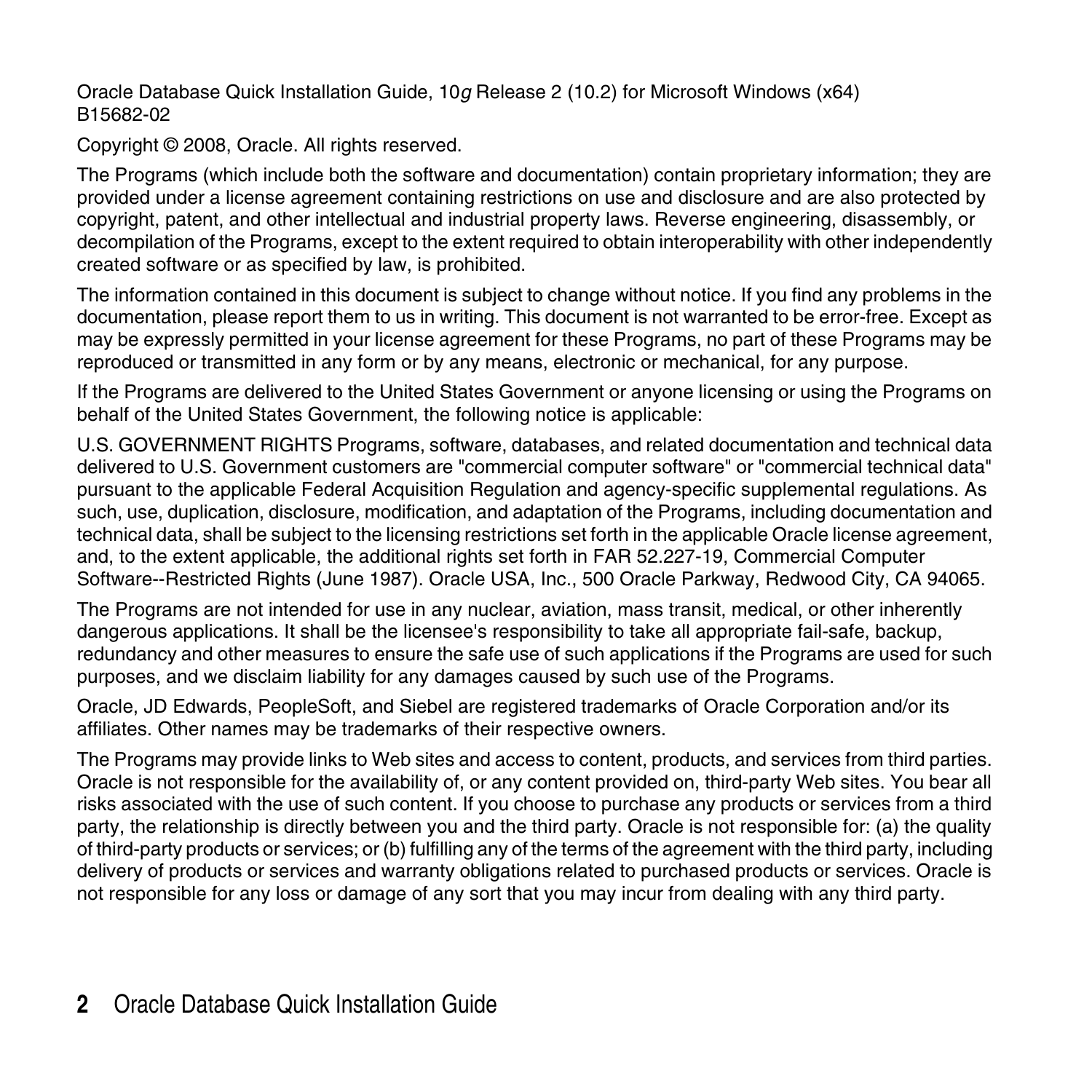This guide describes how to quickly install the Oracle Database Client product on x64 Windows systems. It includes information about the following:

- **1.** [Review Information About this Guide](#page-2-0)
- **2.** [Log In to the System with Administrator Privileges](#page-6-0)
- **3.** [Check the Hardware Requirements](#page-6-1)
- **4.** [Check the Software Requirements](#page-10-0)
- **5.** [Install the Oracle Database Software](#page-15-0)
- **6.** [Install Products from the Oracle Database Companion CD](#page-26-0)
- **7.** [What's Next?](#page-27-0)
- **8.** [Additional Information](#page-28-0)
- **9.** [Documentation Accessibility](#page-31-0)

# <span id="page-2-0"></span>**Review Information About this Guide**

This guide describes how to install Oracle Database using the default installation options into a new Oracle home.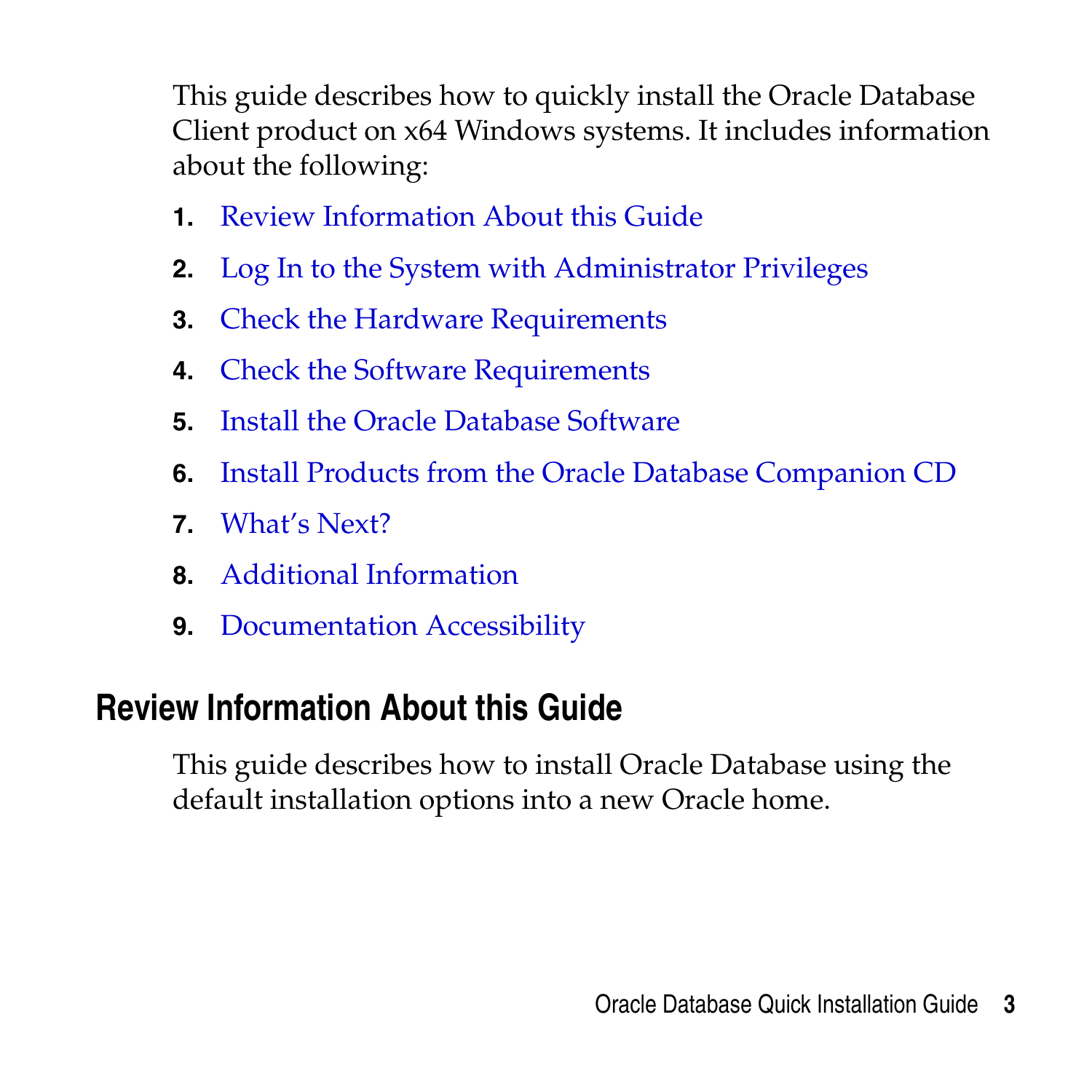### **Tasks Described in this Guide**

The procedures in this guide describe how to:

- Configure your system to support Oracle Database.
- Install the Oracle Database software on a local file system.
- Configure a general-purpose Oracle database that uses the local file system for database file storage.
- Install software from the Oracle Database Companion CD, which improves the performance of Oracle Database on your system.

### **Results of a Successful Installation**

After you successfully install Oracle Database:

- The database that you created and the default Oracle Net listener process are running on the system.
- Oracle Enterprise Manager Database Control and *iSQL*\*Plus are running and can be accessed using a Web browser.
- A single-node version of the Oracle Cluster Synchronization Services (CSS) daemon is running and is configured to start automatically when your system boots.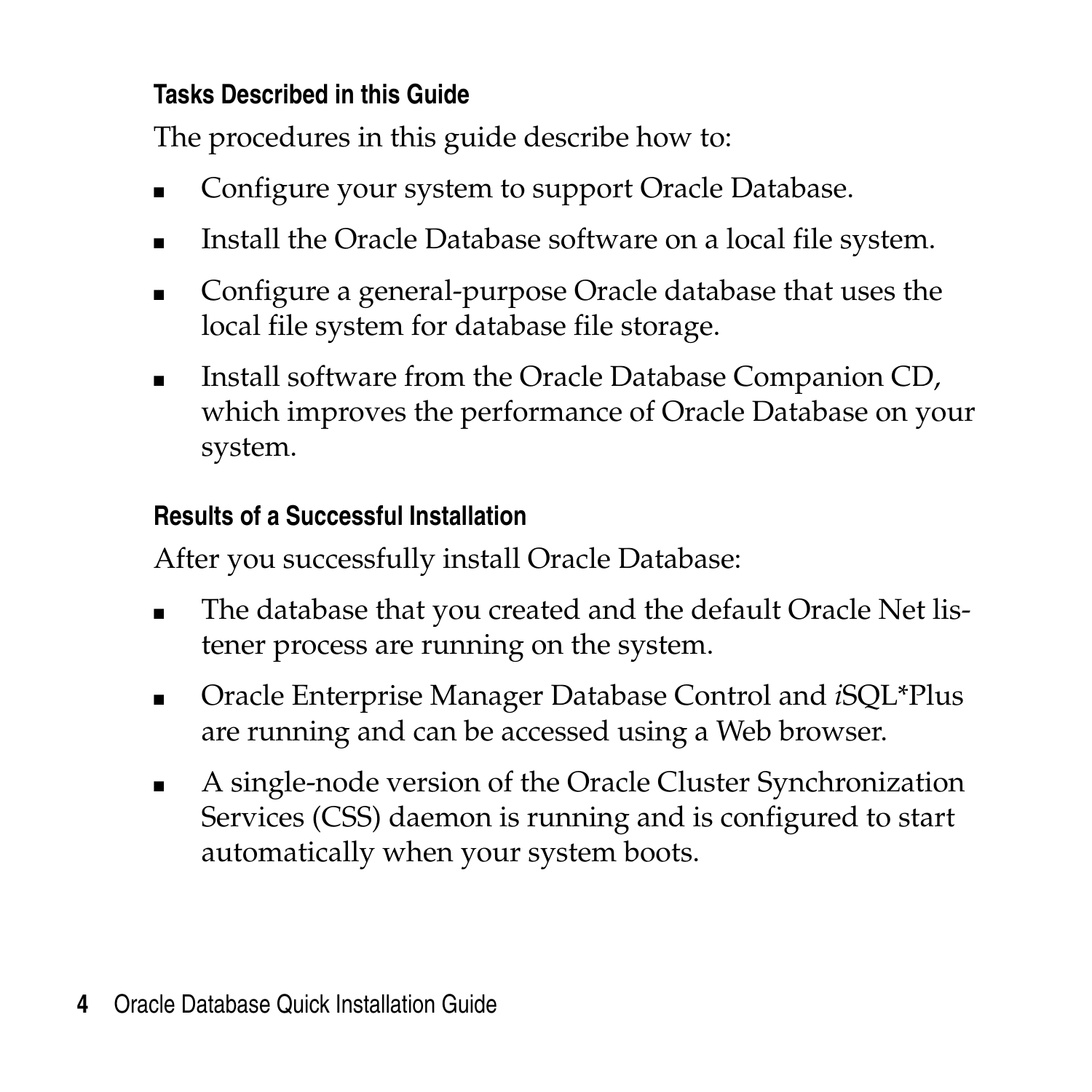### **Tasks Not Described in this Guide**

This guide does **not** describe how to complete the following tasks:

- Installing the software on a system that has an existing Oracle software installation.
- Installing Oracle Clusterware and Oracle Real Application Clusters (Oracle RAC).
- Installing Automatic Storage Management (ASM)
- Cloning an Oracle home
- Enabling Enterprise Manager e-mail notifications or automated backups.
- Using alternative storage options such as Automatic Storage Management (ASM) or raw devices for database storage.

## **Where to Get Additional Installation Information**

For more detailed information about installing Oracle Database components, including information about the tasks not described in this guide, see one of the following guides:

■ If you are installing the software on a single system or if you want to install Automatic Storage Management (ASM), see *Oracle Database Installation Guide for Microsoft Windows (x64)*.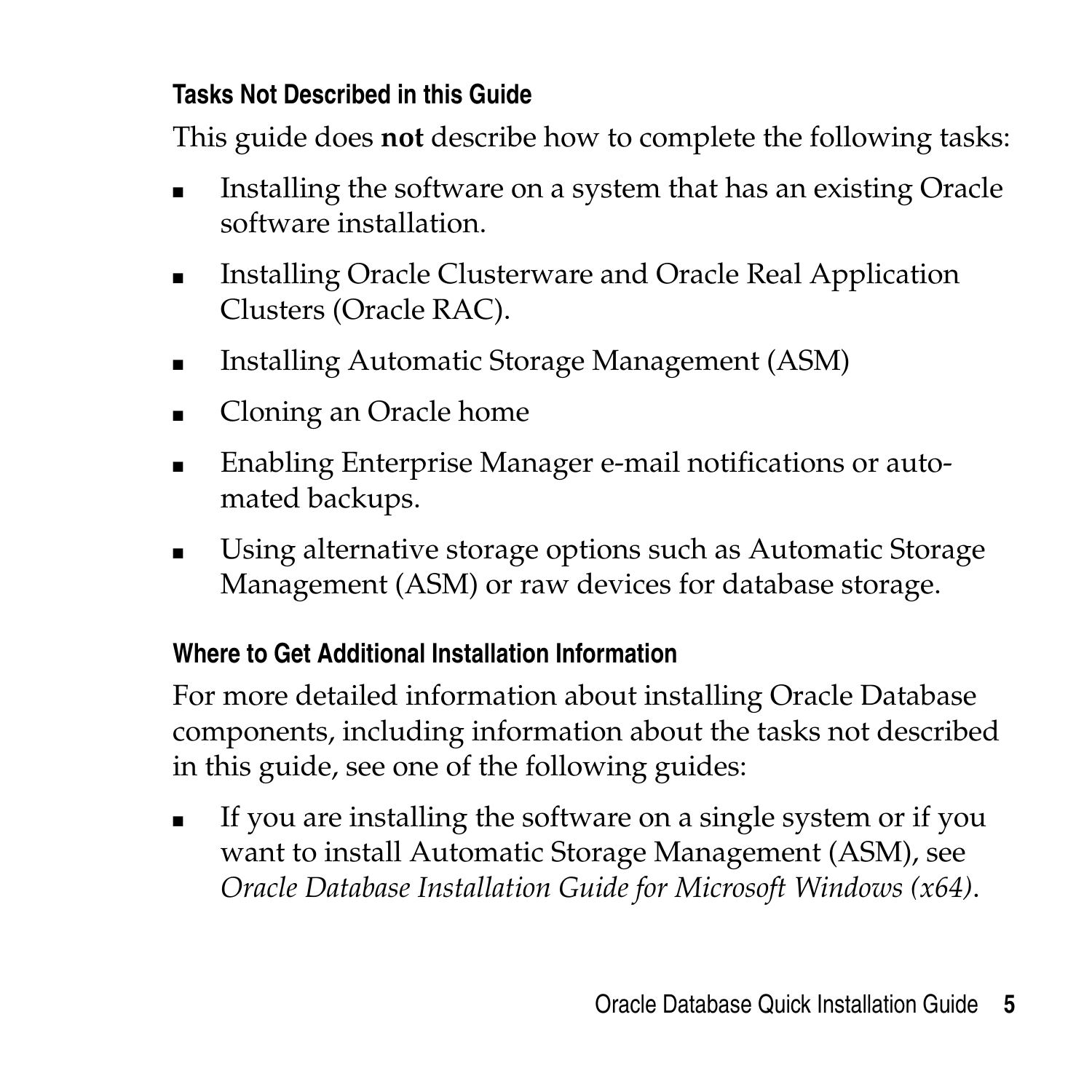■ If you are installing Oracle Real Application Clusters (Oracle RAC), see *Oracle Database Oracle Clusterware and Oracle Real Application Clusters Installation Guide* for your platform.

This guide also describes how to install Oracle Clusterware, which is a prerequisite for Oracle RAC installations.You can use Oracle Clusterware with single-instance Oracle Database installations as well.

Both of these guides are available on the Oracle Database installation media. To access them, use a Web browser to open the welcome.htm file in the database directory of the DVD, then select the **Documentation** tab.

For more information about installing Oracle Database Companion CD components, see one of the following guides:

- *Oracle Database Companion CD Installation Guide for Microsoft Windows (x64)*
- *Oracle Database Companion CD Ouick Installation Guide for Microsoft Windows (x64)*

These guides are available in the companion directory on the Oracle Database installation media.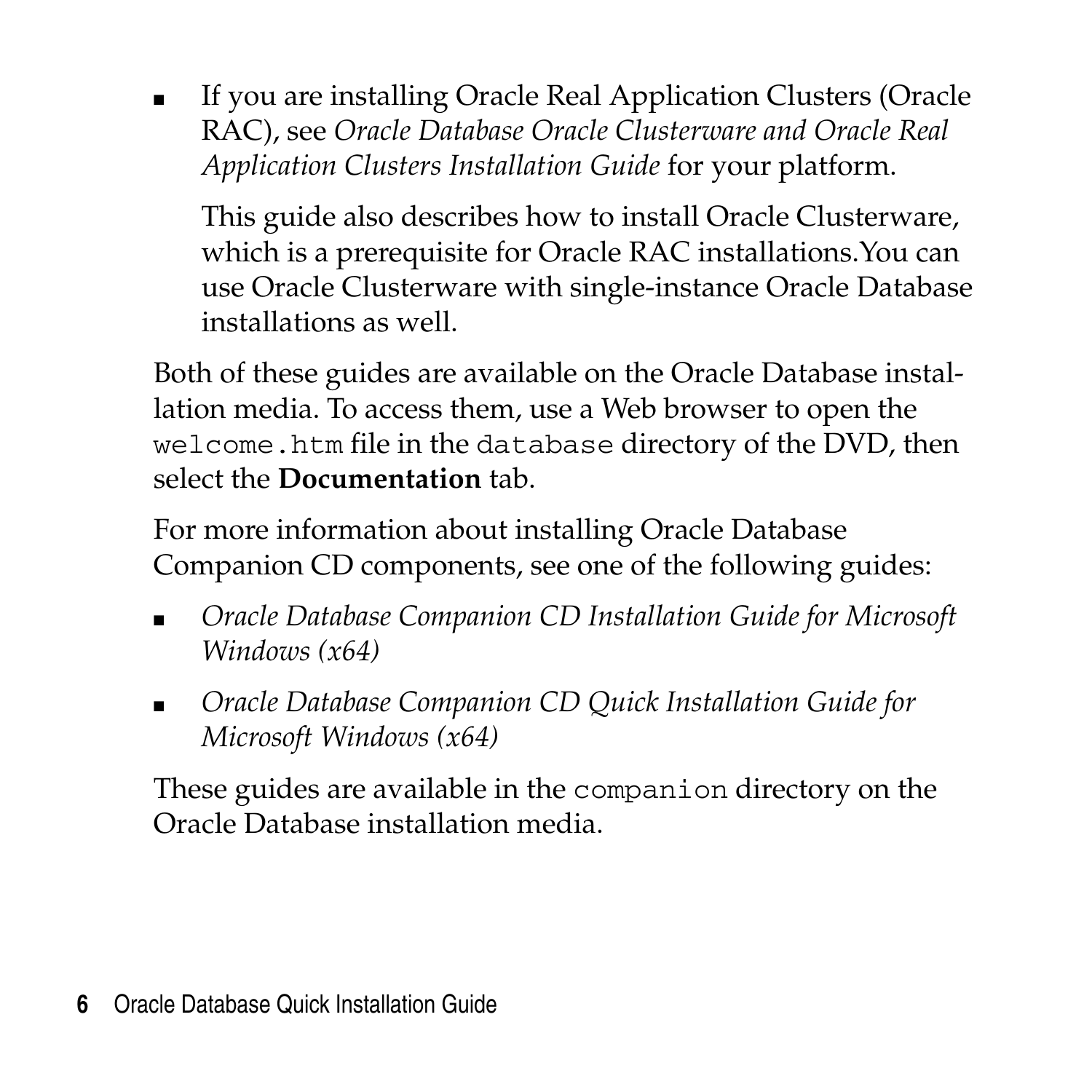# <span id="page-6-0"></span>**Log In to the System with Administrator Privileges**

Log on as a member of the Administrators group to the computer on which to install Oracle components. If you are installing on a Primary Domain Controller (PDC) or a Backup Domain Controller (BDC), log on as a member of the Domain Administrators group.

## <span id="page-6-1"></span>**Check the Hardware Requirements**

The following hardware components are required for Oracle Database:

| Requirement           | <b>Minimum Value</b>                                                          |
|-----------------------|-------------------------------------------------------------------------------|
| Physical memory (RAM) | 512 MB minimum, 2 GB recommended                                              |
|                       | On Windows Vista and Windows Server<br>2008, the minimum requirement is 1 GB. |
| Virtual memory        | Double the amount of RAM                                                      |
| Disk space            | Total: 4.77 GB                                                                |
|                       | See Table 2 for details.                                                      |

*Table 1 Hardware Requirements*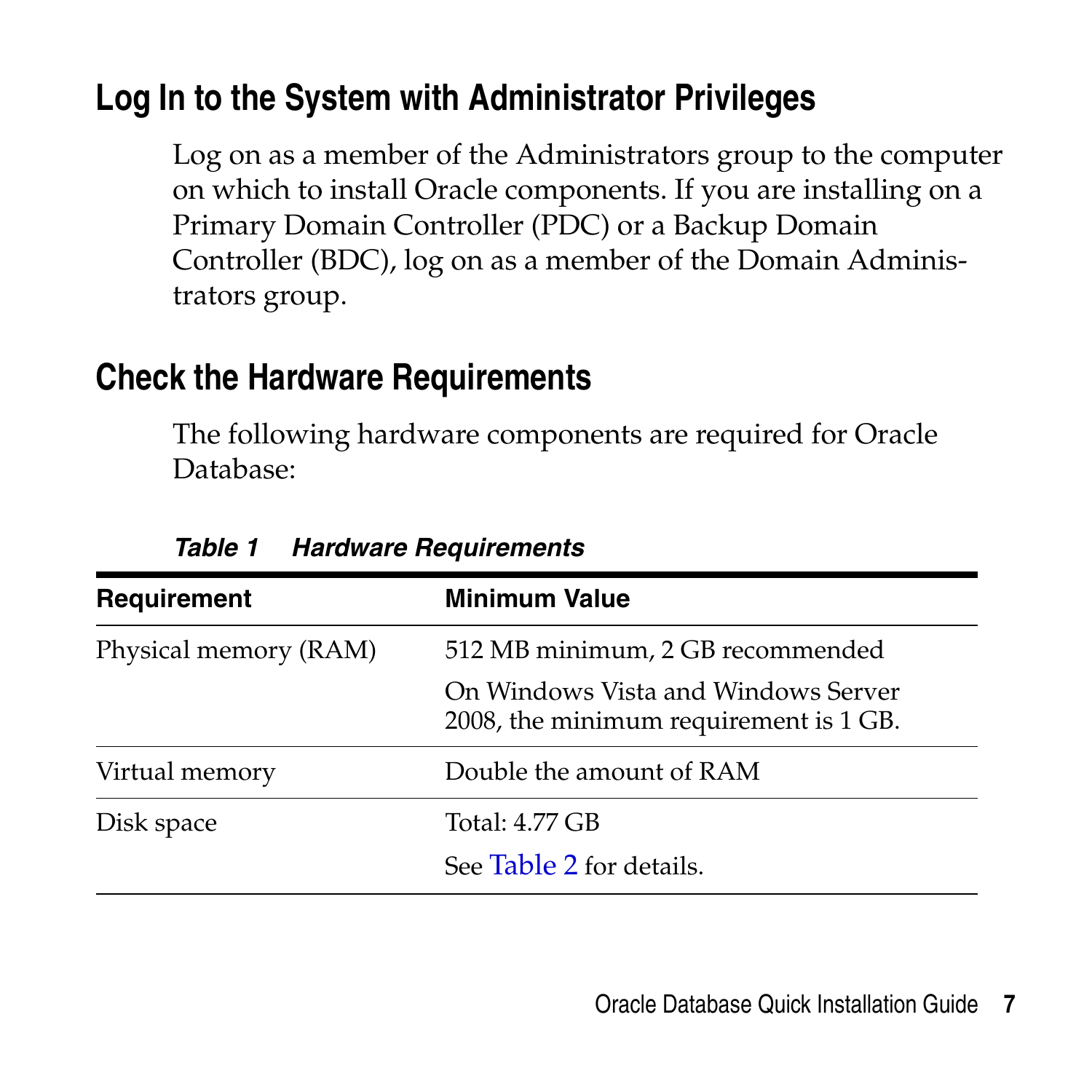| Requirement   | <b>Minimum Value</b>                    |
|---------------|-----------------------------------------|
| Video adapter | 256 colors                              |
| Processor     | AMD64, or Intel Extended memory (EM64T) |

*Table 1 (Cont.) Hardware Requirements*

#### **Hard Disk Space Requirements**

This section lists system requirements for Windows platforms that use the NT File System (NTFS) file systems. Oracle recommends installing Oracle components on NTFS. NTFS allows for strong security of database files, trace files, incident data, and so on, stored in Oracle home.

Table 2 lists the space requirements for NTFS. The starter database requires 720 MB of disk space. The figures in this table include the starter database.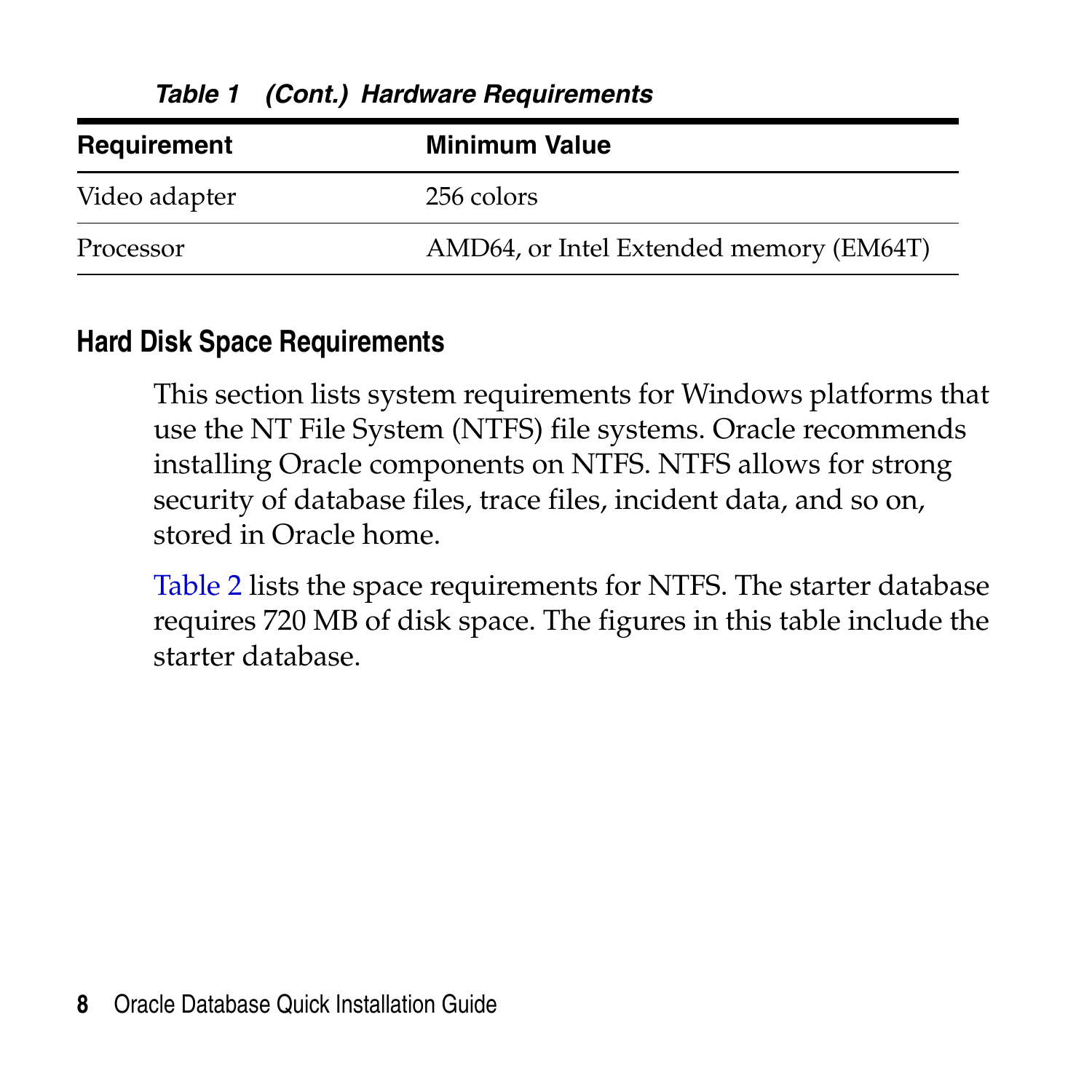| Installation<br><b>Type</b>                         | <b>TEMP</b><br><b>Space</b> | C:\Program<br><b>Files\Oracle</b> | Oracle<br>Home | Datafiles *   | Total        |
|-----------------------------------------------------|-----------------------------|-----------------------------------|----------------|---------------|--------------|
| Basic Installation                                  | 125 MB                      | 100 MB                            | $3.5$ GB       | $1.05$ GB     | 4.77 GB      |
| Advanced Instal-<br>lation: Enter-<br>prise Edition | 125 MB                      | 100 MB                            | $3.5$ GB $*$   | $1.05$ GB $*$ | 4.77 GB $**$ |
| Advanced Instal-<br>lation: Standard<br>Edition     | 125 MB                      | 100 MB                            | $3.5$ GB $*$   | $1.05$ GB $*$ | 4.77 GB $**$ |
| Advanced Instal-<br>lation: Personal<br>Edition     | 125 MB                      | 100 MB                            | $3.5$ GB $*$   | $1.05$ GB $*$ | 4.77 GB $**$ |

*Table 2 Disk Space Requirements for NTFS*

\* Refers to the contents of the admin, flash\_recovery\_area, and oradata directories in the *ORACLE\_BASE* directory.

\*\* This size can be higher depending on the installation options selected, such as languages or additional components. If you choose to install Oracle Database with automated backups enabled, include at least 2 GB extra for datafile disk space.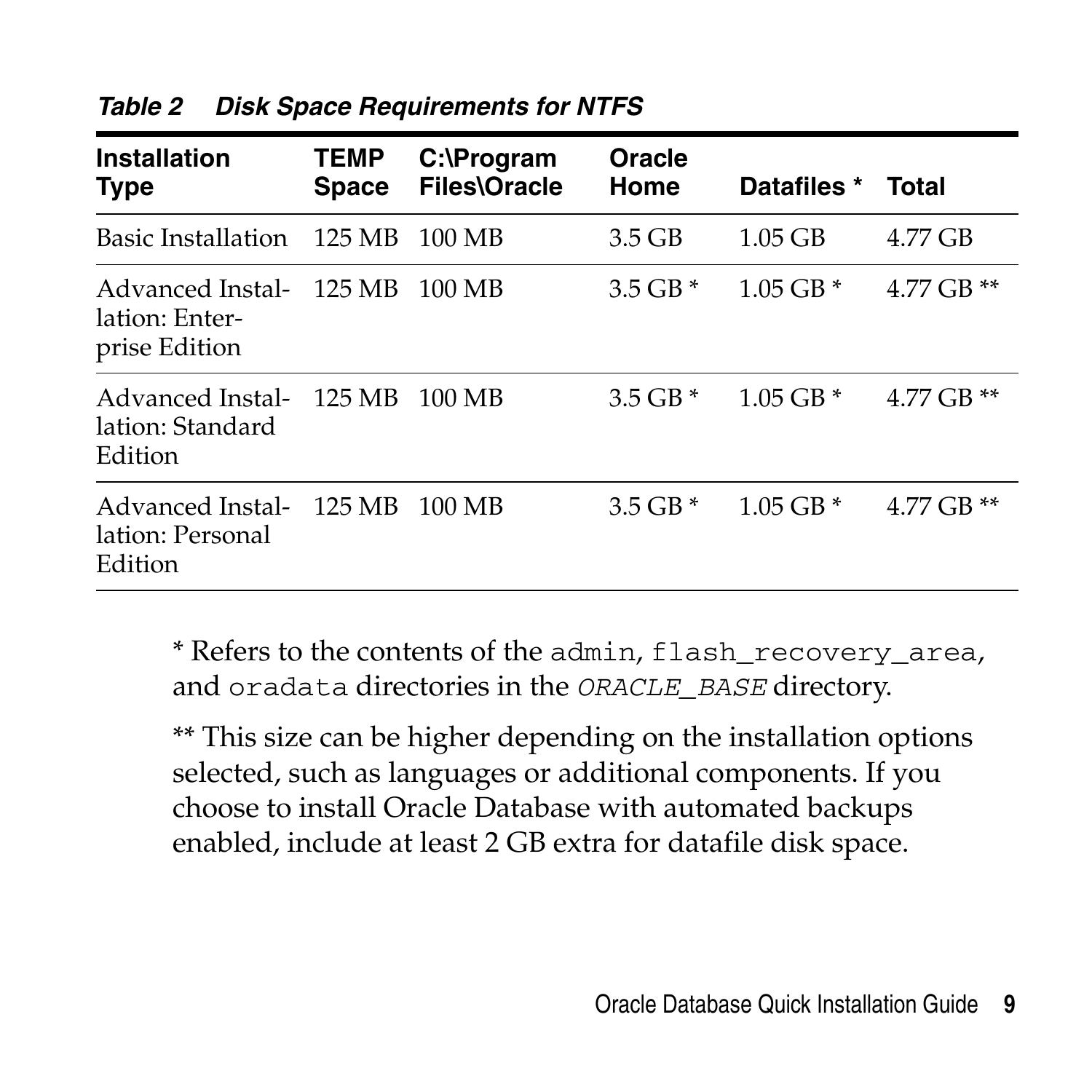**See Also:** "About NTFS File System and Windows Registry Permissions" in *Oracle Database Platform Guide for Microsoft Windows (x64)*

To ensure that the system meets these requirements, follow these steps:

- **1.** Determine the physical RAM size. For a computer using Windows 2003, for example, open **System** in the Windows Control Panel and select the **General** tab. If the size of the physical RAM installed in the system is less than the required size, then you must install more memory before continuing.
- **2.** Determine the size of the configured virtual memory (also known as paging file size). For a computer using Windows 2003, for example, open **System** in the Control Panel, select the **Advanced** tab, and click **Settings** in the **Performance** section. Then select the **Advanced** tab. The virtual memory is listed in the **Virtual Memory** section.

If necessary, see your operating system documentation for information about how to configure additional virtual memory.

**3.** Determine the amount of free disk space on the system. For a computer using Windows 2003, for example, open **My**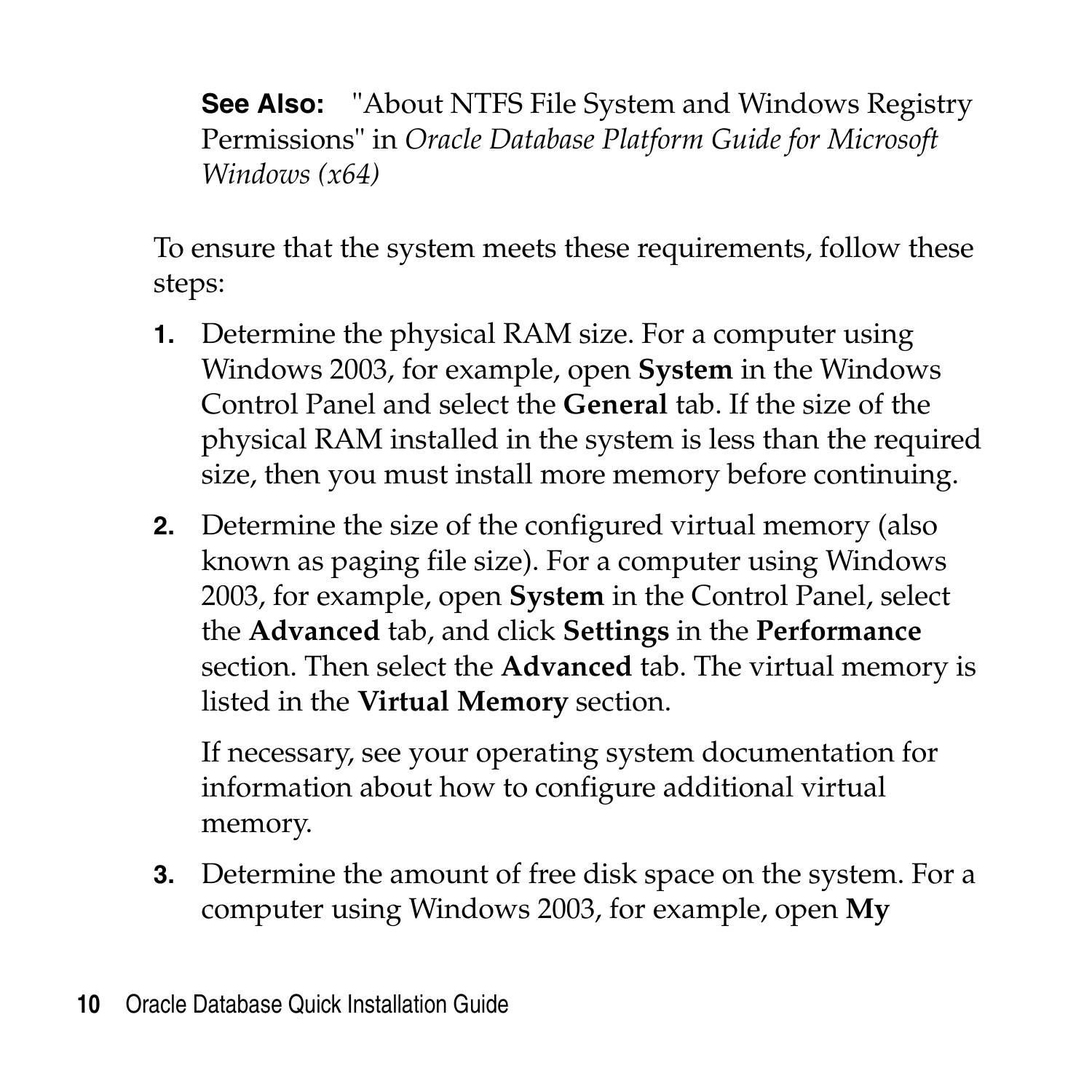**Computer**, right-click the drive where the Oracle software is to be installed, and choose **Properties**.

**4.** Determine the amount of disk space available in the temp directory. This is equivalent to the total amount of free disk space, minus what will be needed for the Oracle software to be installed.

If there is less than 125 MB of disk space available in the temp directory, then first delete all unnecessary files. If the temp disk space is still less than 125 MB, then set the TEMP or TMP environment variable to point to a different hard drive. For a computer using Windows 2003, for example, open **System** in the Control Panel, select the **Advanced** tab, and click **Environment Variables**.

# <span id="page-10-0"></span>**Check the Software Requirements**

Table 3 lists the software requirements for Oracle Database.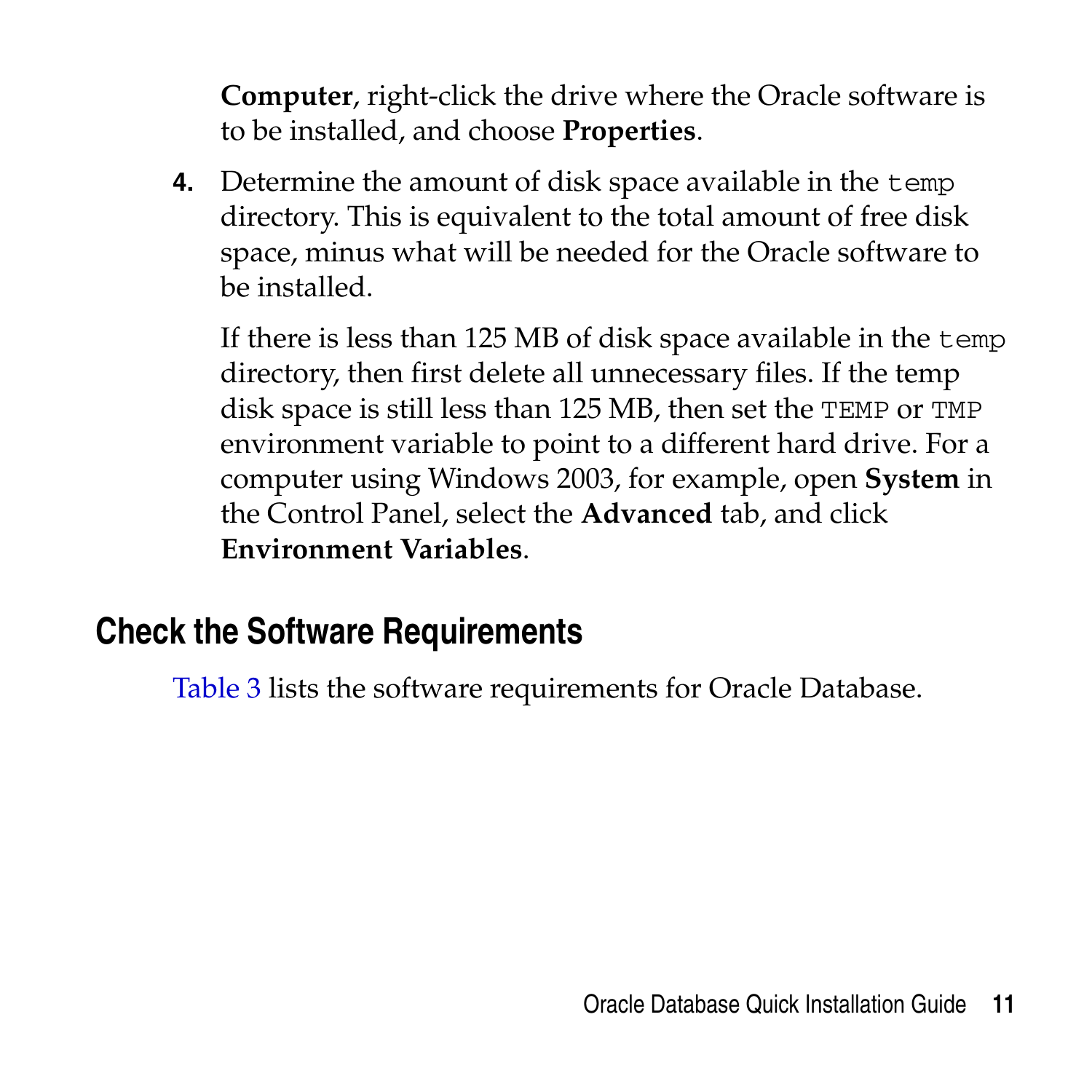| <b>Requirement Value</b> |                                                                                                                                                                                                                                                                                 |
|--------------------------|---------------------------------------------------------------------------------------------------------------------------------------------------------------------------------------------------------------------------------------------------------------------------------|
| tecture                  | System Archi- Processor: AMD64, or Intel Extended memory (EM64T)                                                                                                                                                                                                                |
|                          | <b>Note:</b> Oracle provides 32-bit (x86), 64-bit (Itanium), and 64-bit<br>(x64) versions of Oracle Database for Microsoft Windows.<br>Oracle certifies the 32-bit Oracle Database client on 64-bit<br>Windows (x64). For additional information, visit OracleMet-<br>aLink at: |
|                          | https://metalink.oracle.com                                                                                                                                                                                                                                                     |

*Table 3 Software Requirements*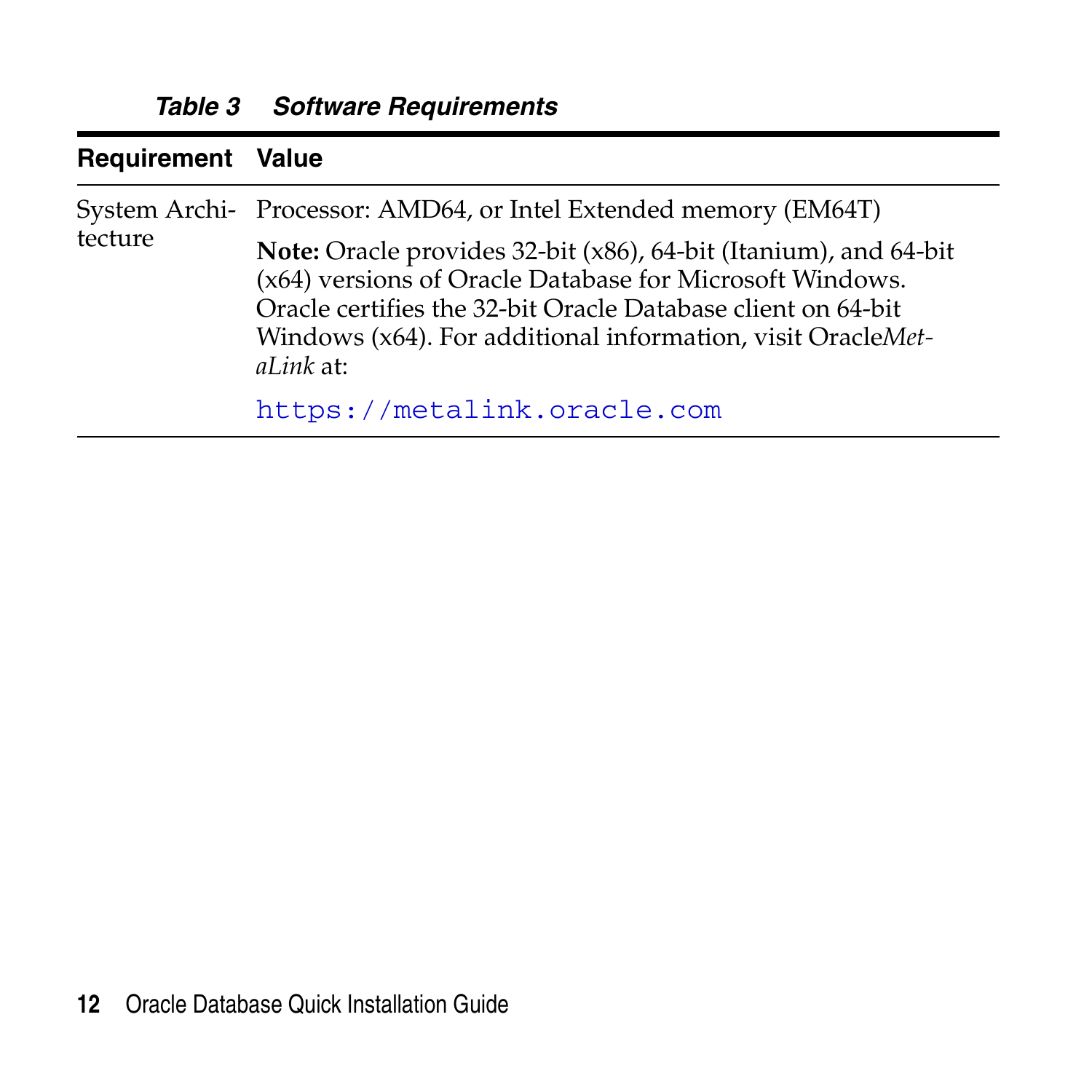| <b>Requirement Value</b> |                                                                                                                                                                         |
|--------------------------|-------------------------------------------------------------------------------------------------------------------------------------------------------------------------|
| Operating<br>System      | Oracle Database for Windows x64 is supported on the<br>following operating systems:                                                                                     |
|                          | Windows Server 2003, Standard x64 Edition                                                                                                                               |
|                          | Windows Server 2003, Enterprise x64 Edition                                                                                                                             |
|                          | Windows Server 2003, Datacenter x64 Edition                                                                                                                             |
|                          | Windows XP Professional x64 Edition                                                                                                                                     |
|                          | Windows Vista x64, Service Pack 1 - Business, Enterprise,<br>and Ultimate editions                                                                                      |
|                          | Windows Server 2008 x64 - Standard, Enterprise,<br>Datacenter, Web, Standard without Hyper-V, Enterprise<br>without Hyper-V, and Datacenter without Hyper-V<br>editions |
|                          | The specific operating system components that are not<br>supported are Windows Server 2008 x64 Hyper-V and<br>Server Core.                                              |
|                          | Windows Multilingual User Interface Pack is supported on<br>Windows Server 2003, Windows XP Professional, Windows<br>Vista and Windows Server 2008.                     |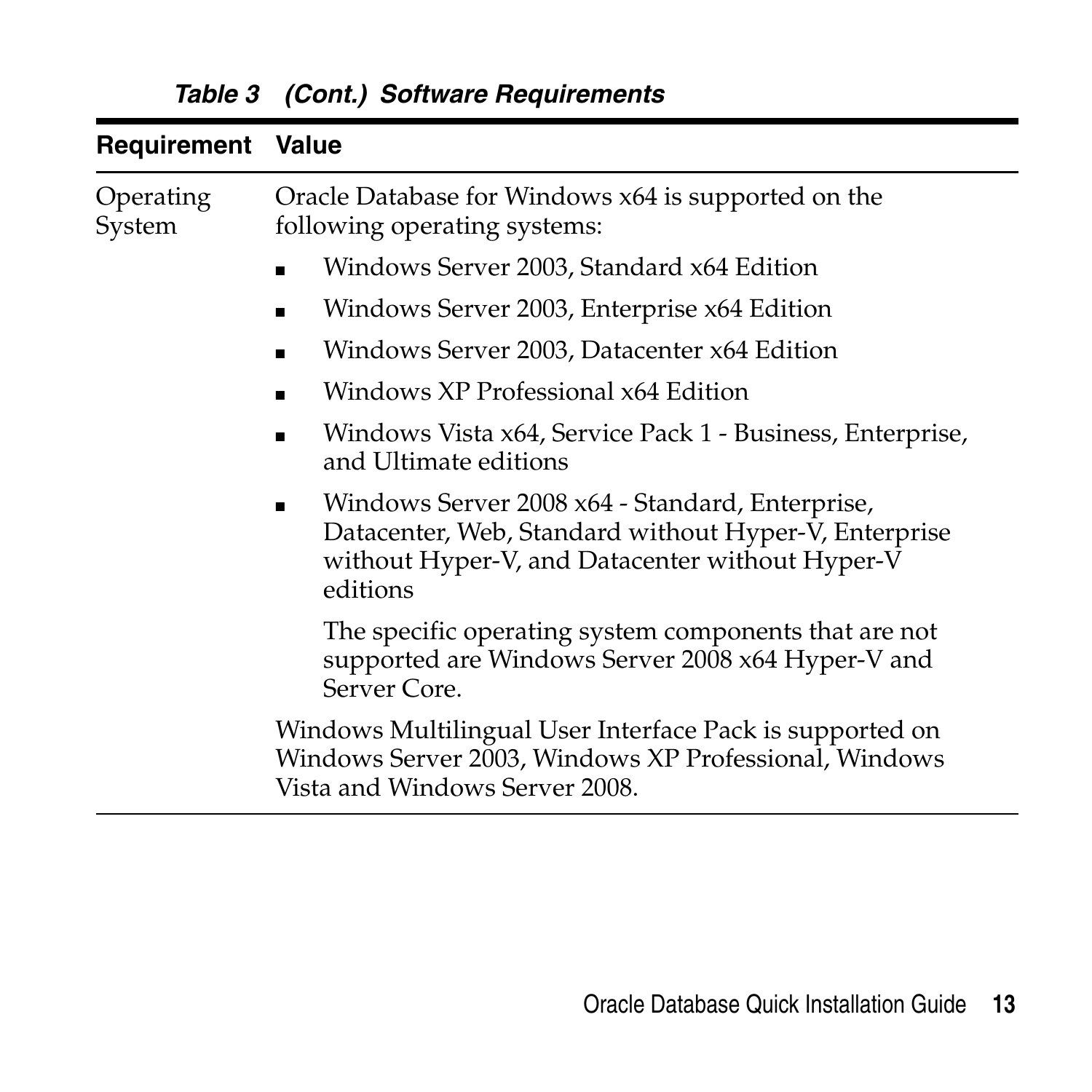| <b>Requirement Value</b> |                                                                                                                                           |
|--------------------------|-------------------------------------------------------------------------------------------------------------------------------------------|
| Compiler                 | The following components are supported with the Windows<br>2003 Microsoft Platform SDK or later compiler and Intel<br>compiler 8.1:       |
|                          | Oracle C++ Call Interface                                                                                                                 |
|                          | Oracle Call Interface                                                                                                                     |
|                          | External callouts                                                                                                                         |
|                          | PL/SQL native compilation<br>٠                                                                                                            |
|                          | $Pro*C$                                                                                                                                   |
|                          | <b>XDK</b>                                                                                                                                |
|                          | Pro*COBOL is supported with Net Express 5.0 from 10.2.0.4<br>release on Windows x64.                                                      |
|                          | GNU Compiler Collection (GCC) and Object Oriented COBOL<br>(OOCOBOL) specifications are not supported.                                    |
| Network<br>Protocol      | The Oracle Net foundation layer uses Oracle protocol support<br>to communicate with the following industry-standard network<br>protocols: |
|                          | TCP/IP                                                                                                                                    |
|                          | TCP/IP with SSL                                                                                                                           |
|                          | Named Pipes                                                                                                                               |

*Table 3 (Cont.) Software Requirements*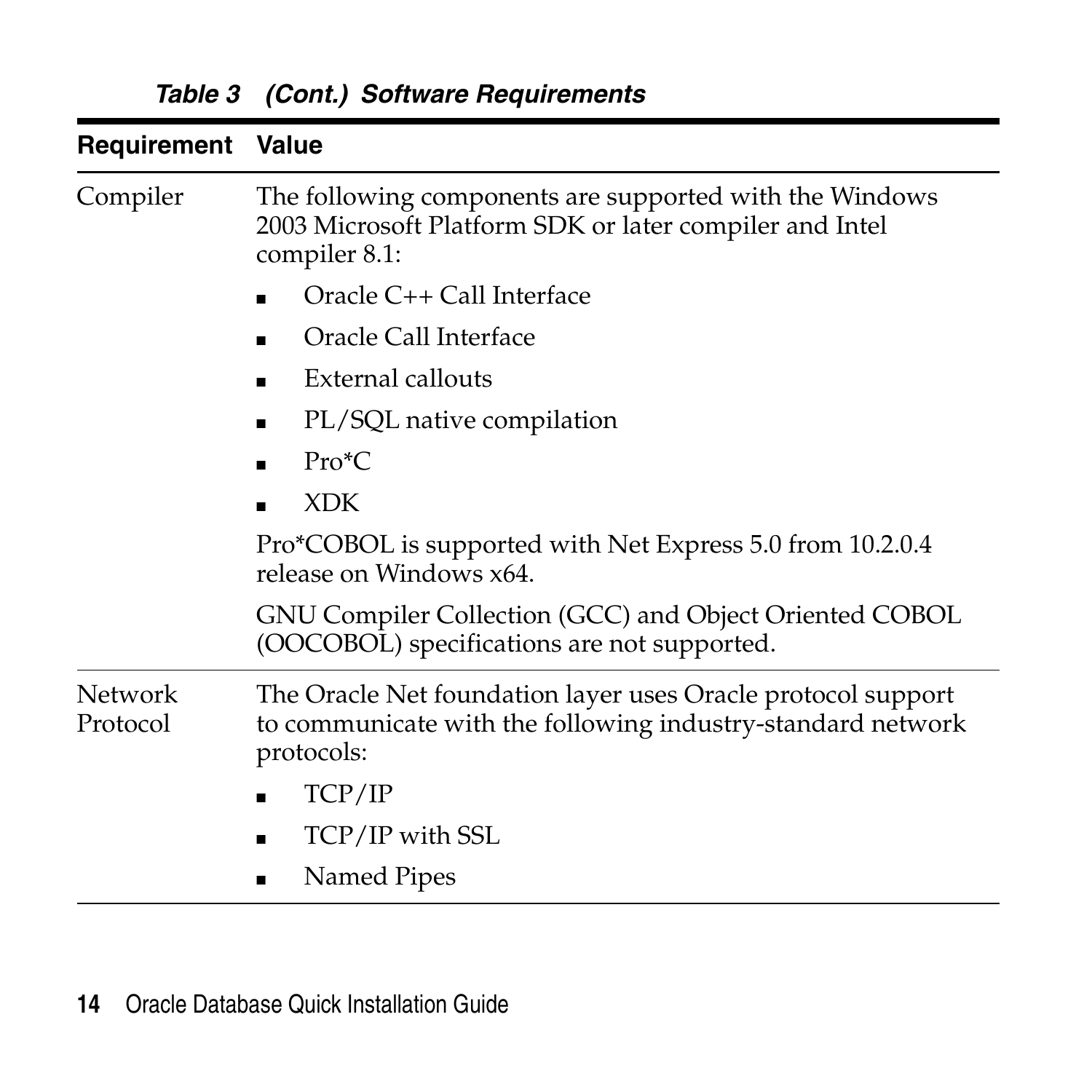| <b>Requirement Value</b>     |                                                                                                                                                                                                                                                            |
|------------------------------|------------------------------------------------------------------------------------------------------------------------------------------------------------------------------------------------------------------------------------------------------------|
| Oracle<br>Database<br>Client | If you plan to connect to Oracle Database 10g release 2 (10.2)<br>from a release of Oracle Database Client that is earlier than $10g$<br>release 2 (10.2), you will not be able to do so if the following<br>conditions exist:                             |
|                              | Oracle Database Client is running on the same computer as<br>Oracle Database 10g release 2 (10.2).                                                                                                                                                         |
|                              | Microsoft Windows Terminal Services is not running on the<br>same computer as Oracle Database Client. Typically,<br>Terminal Services is installed and configured with<br>Microsoft Windows 2003, but on Windows XP it may not<br>be installed or enabled. |
|                              | Oracle Database Client is version 8.0, 9.0–9.2.0.6, or<br>$10.1 - 10.1.0.3$ .                                                                                                                                                                              |
|                              | Oracle Database Client is not running as Administrator.                                                                                                                                                                                                    |
|                              | To remedy this problem, upgrade Oracle Database Client by<br>using the latest Oracle Database Family patchset (9.2.0.7, or<br>10.1.0.4 or later). You can download the patchset from the<br>Patches and Updates section of OracleMetaLink at:              |
|                              | https://metalink.oracle.com                                                                                                                                                                                                                                |
|                              |                                                                                                                                                                                                                                                            |

*Table 3 (Cont.) Software Requirements*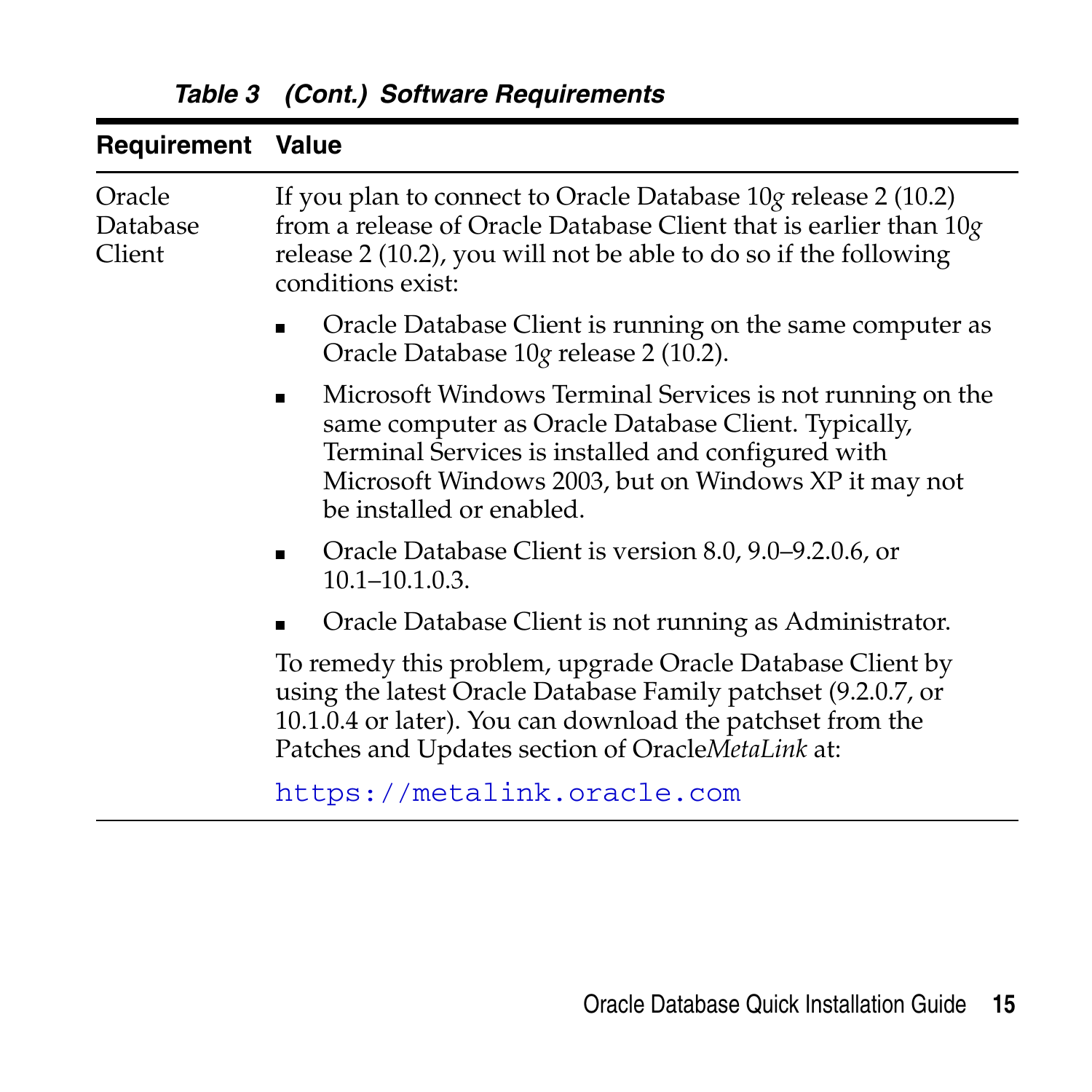# <span id="page-15-0"></span>**Install the Oracle Database Software**

To install the Oracle Database software:

**Note:** Windows Vista and Windows Server 2008 require Administrator privileges at the command prompt.

- **1.** If you are installing Oracle Database on a multihomed computer or a computer that uses multiple aliases, use the **System** in the Control Panel to create the ORACLE\_HOSTNAME system environment variable. Set this variable to point to the host name of the computer on which you are installing Oracle Database.
- **2.** Insert Oracle Database installation media and navigate to the database directory. Alternatively, navigate to the directory where you downloaded or copied the installation files.

Use the same installation media to install Oracle Database on all supported Windows platforms.

**3.** Double-click setup.exe to start Oracle Universal Installer.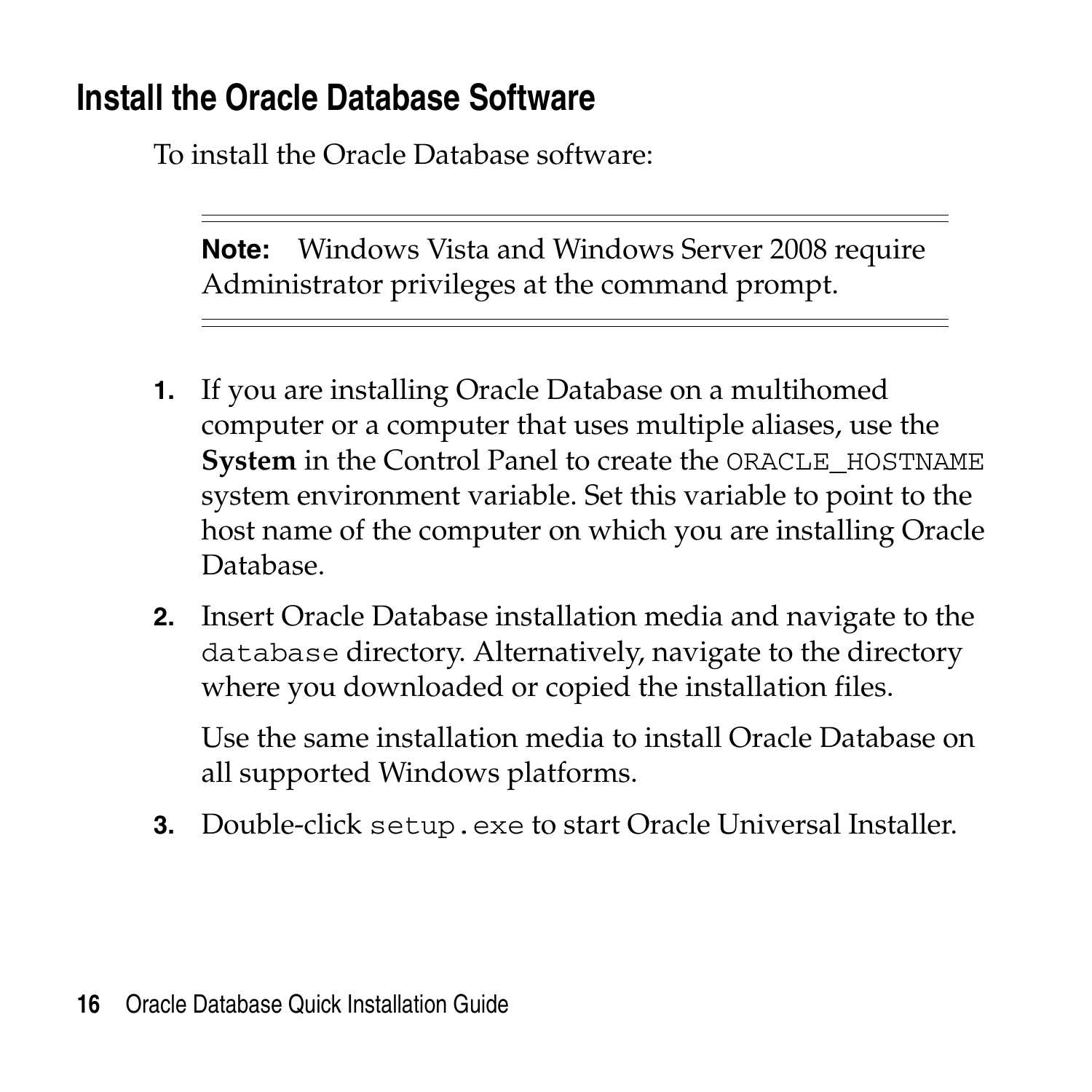**4.** In the Welcome window, select either **Basic Installation** or **Advanced Installation**, and then answer the prompts as needed.

**See Also:** Chapter 1 in *Oracle Database Installation Guide for Microsoft Windows (x64)* for more information on the **Basic** and **Advanced** installation methods

The subsequent windows that appear, which are listed in Table 4 on page 22, depend on the installation method you have chosen. The order in which the windows appear depends on the options you select.

**5.** Follow these guidelines to complete the installation:

**Note:** If you perform a Custom installation, then ensure that you install only the components covered by your license. You can not install Standard Edition using Custom installation.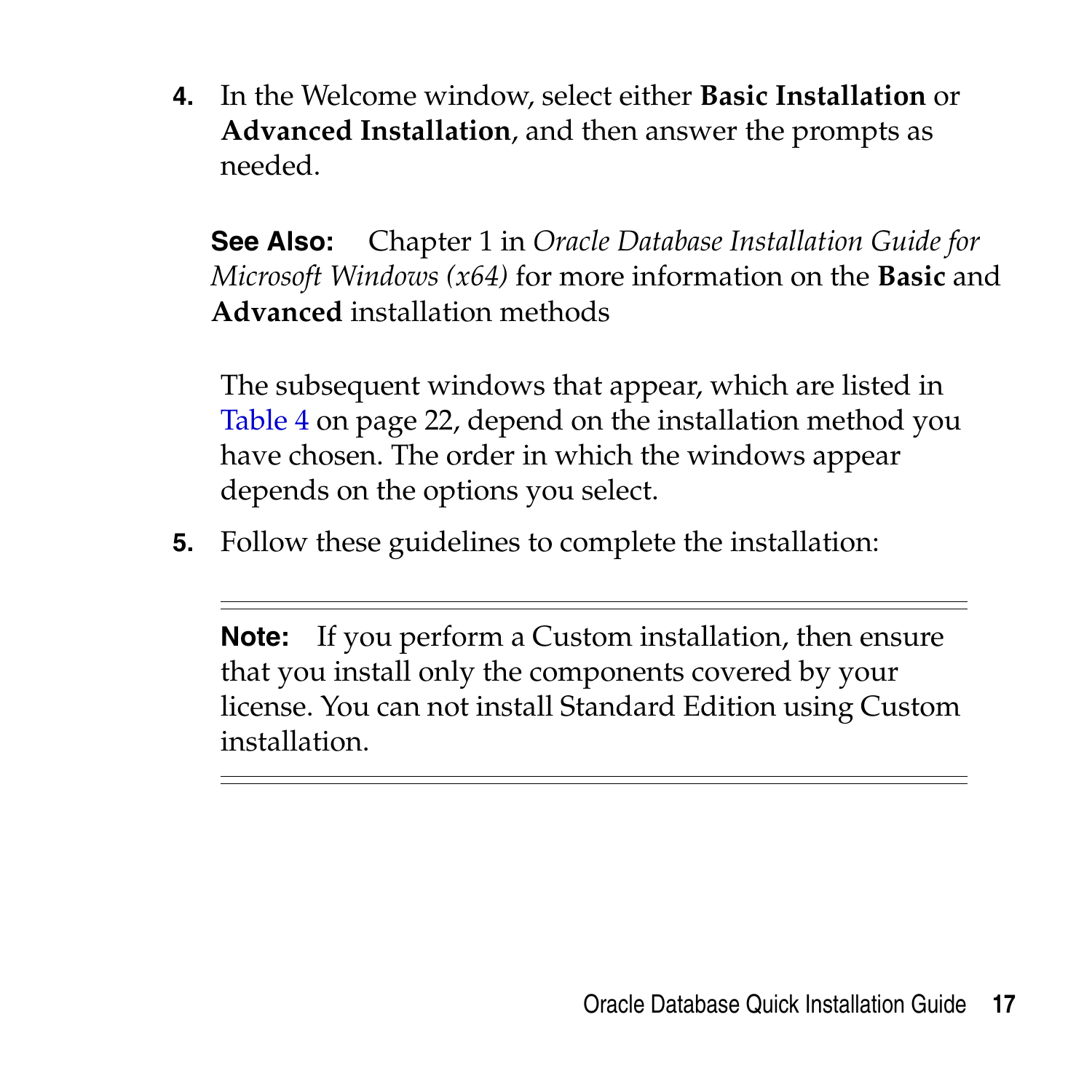- Do not install Oracle Database 10*g* release 2 (10.2) software into an existing Oracle home that contains Oracle9*i* or earlier software.
- If you install Oracle Database 10*g* release 2 (10.2) in an Oracle home directory that already contains Oracle Database 10*g* release 2 (10.2) client software, the listener is not created. To create the listener, install and run Oracle Net Configuration Assistant after the installation. If the Administrator client is installed before Oracle Database, Oracle Net Configuration Assistant is already installed.
- Follow the instructions displayed in the Oracle Universal Installer windows. If you need additional information, click **Help**.
- When prompted for a password, follow these guidelines: Make the password be between 4 and 30 characters long.

Use the database character set for the password's characters, which can include the underscore (\_), dollar (\$), and pound sign (#) characters.

Do not start passwords with a numeral.

Do not use a user name for a password.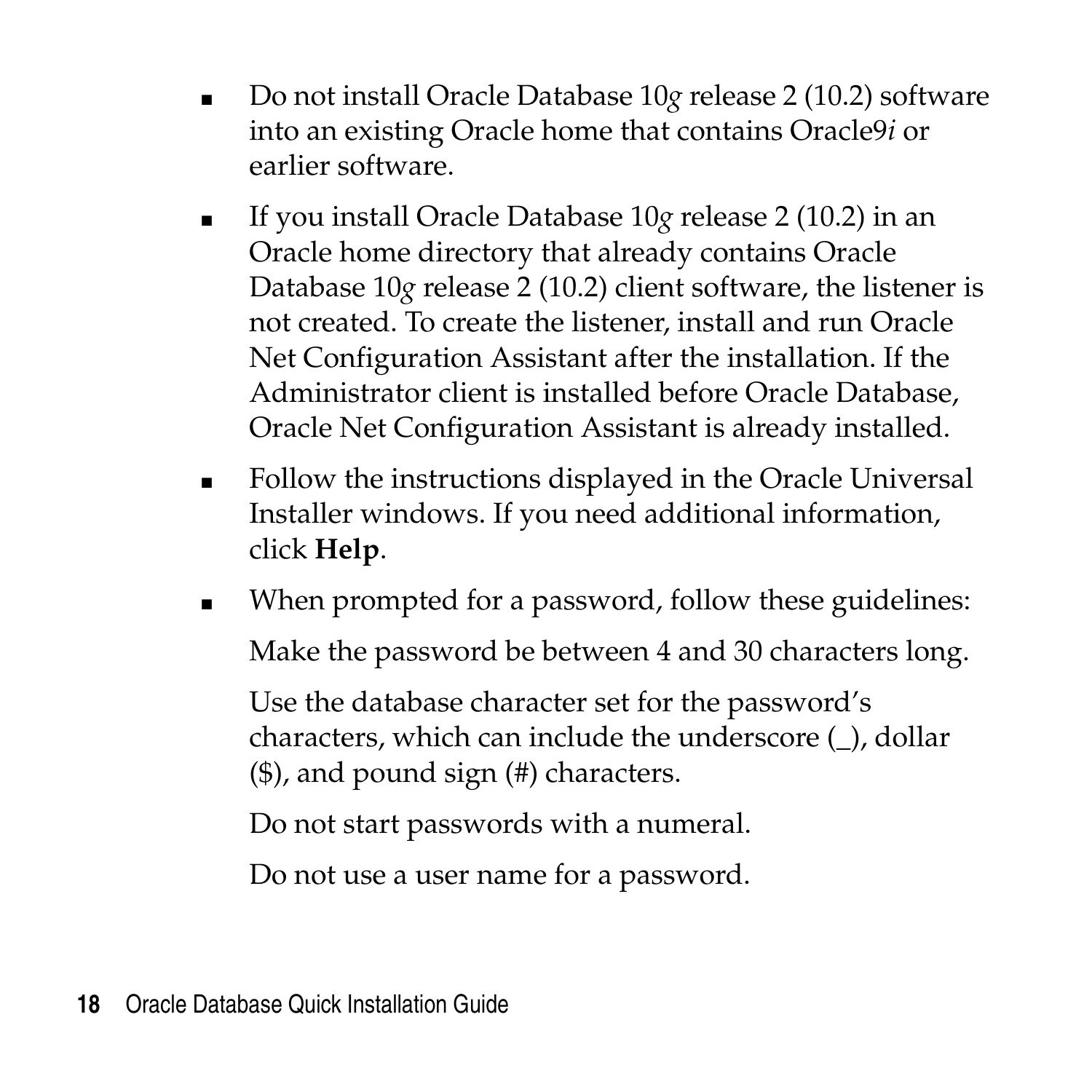Do not use Oracle reserved words for the password.

Do not use change on install for the SYS account password.

Do not use manager for the SYSTEM account password.

Do not use sysman for the SYSMAN account password.

Do not use dbsnmp for the DBSNMP account password.

If you choose to use the same password for all the accounts, do not use change\_on\_install, manager, sysman, or dbsnmp as a password.

Have the password include at least 1 alphabetic, 1 numeric, and 1 punctuation mark character

Do not use simple or obvious words, such as welcome, account, database, and user for the password.

**Note:** You must remember the passwords that you specify.

Do not modify the Java Runtime Environment (JRE) except by using a patch provided by Oracle Support Services. Oracle Universal Installer automatically installs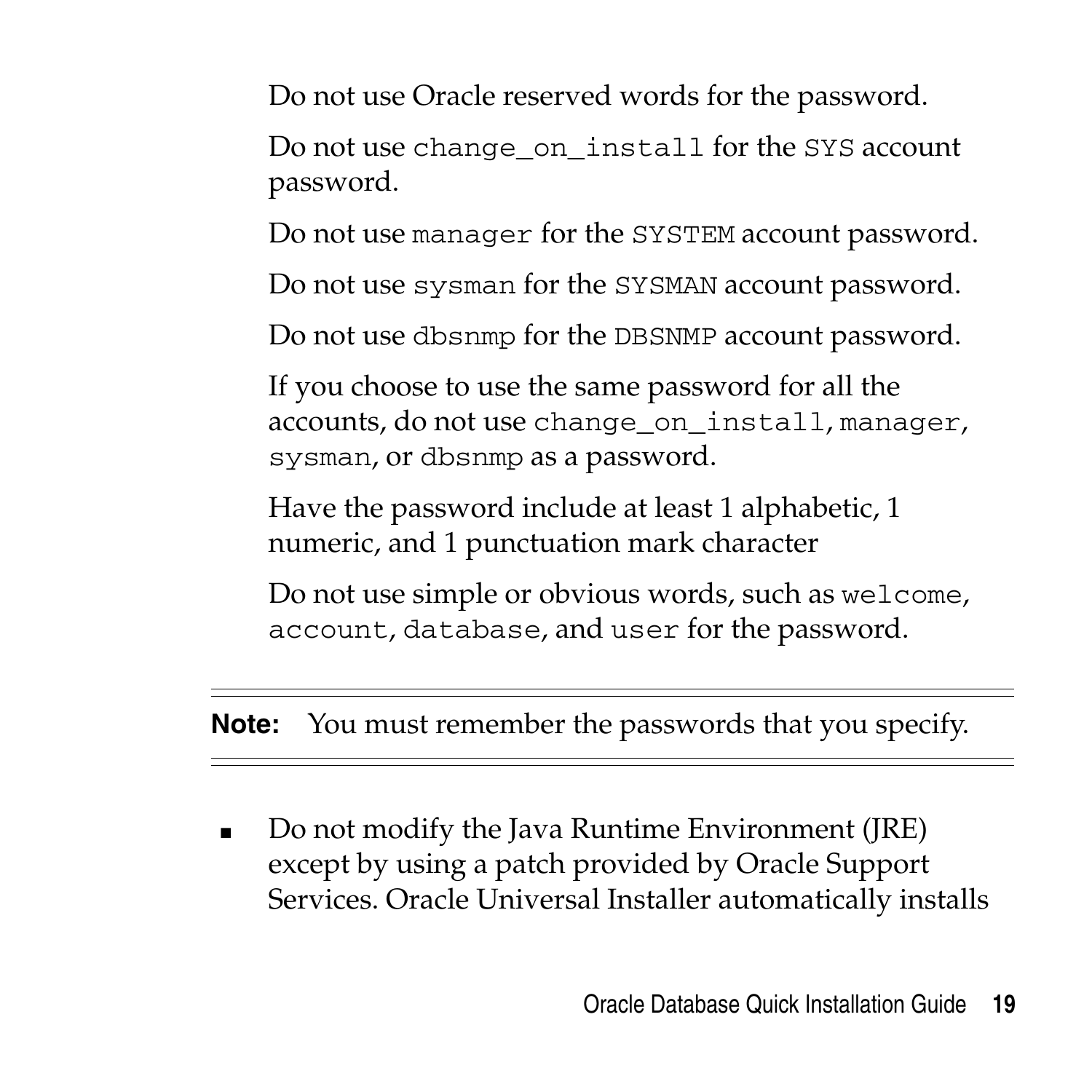the Oracle-supplied version of the JRE. This version is required to run Oracle Universal Installer and several Oracle assistants.

- If you encounter errors while installing or linking the software, see Appendix G in *Oracle Database Installation Guide for Microsoft Windows (x64)* for information about troubleshooting.
- If you chose an installation type that runs Database Configuration Assistant and Oracle Net Configuration Assistant in interactive mode, you must provide detailed information about configuring your database and network.

If you need assistance when using the Database Configuration Assistant or Oracle Net Configuration Assistant in interactive mode, click **Help** on any window.

**Note:** If you chose a default installation, Database Configuration Assistant and Oracle Net Configuration Assistant run non-interactively.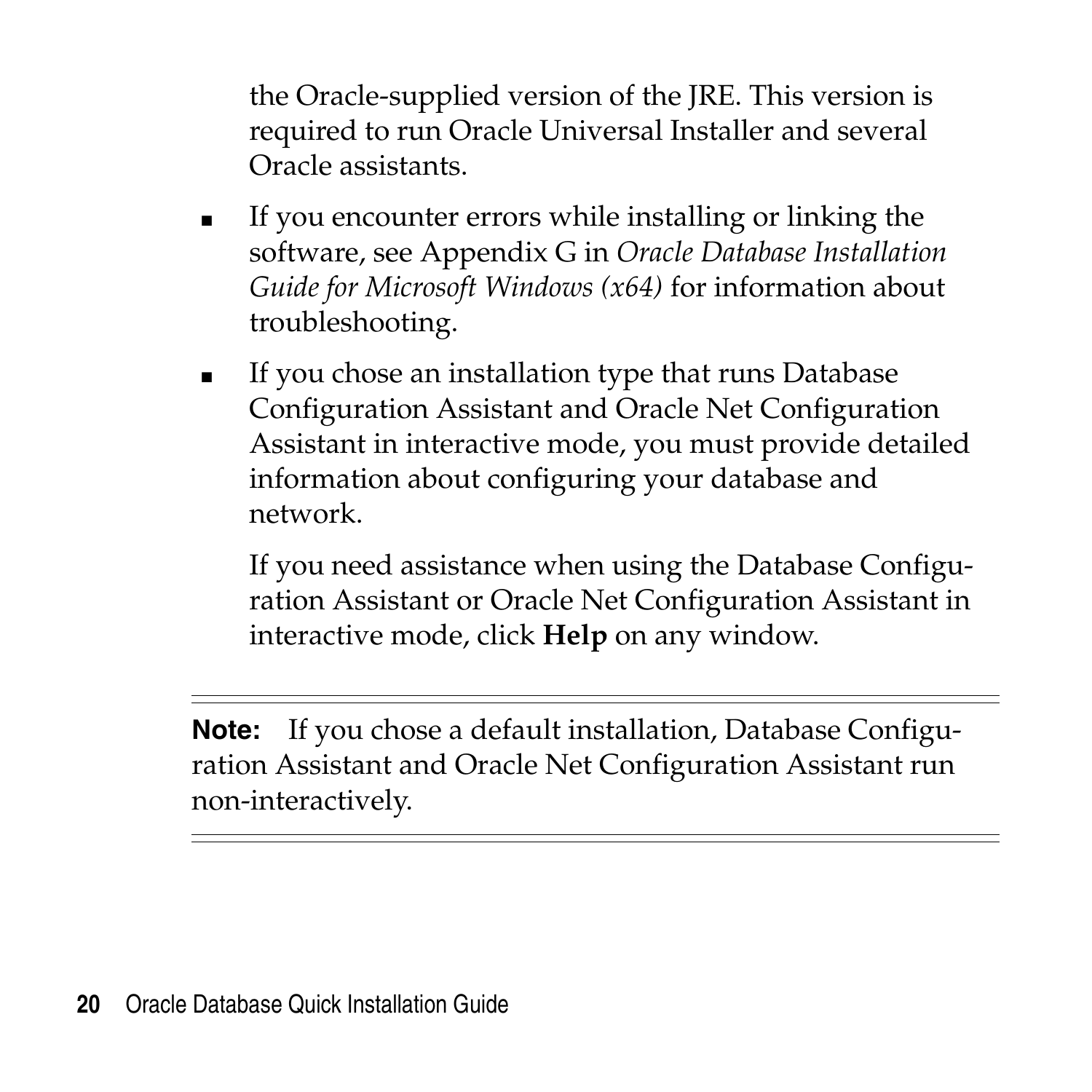- **6.** When the configuration tools finish, click **Exit**, then click **Yes** to exit from Oracle Universal Installer.
- **7.** When Oracle Enterprise Manager Database Control opens a Web browser, enter the username and password you created during the installation.

You can log in as SYS, SYSTEM, or SYSMAN. If you log in as SYS, then you must connect AS SYSDBA. Enter the password you specified for the account during installation.

**8.** Optionally, delete the OraInstall*date\_time* directory if you want to remove the temporary files that were created during the installation process. The OraInstall*date\_time* directory holds about 45 MB of files. This directory is created in the location set by the TEMP environment variable setting.

Restarting your computer also removes the OraInstall*date\_time* directory.

**9.** See Chapter 4 in *Oracle Database Installation Guide for Microsoft Windows (x64)* for information about postinstallation tasks that you must complete after you have installed Oracle Database.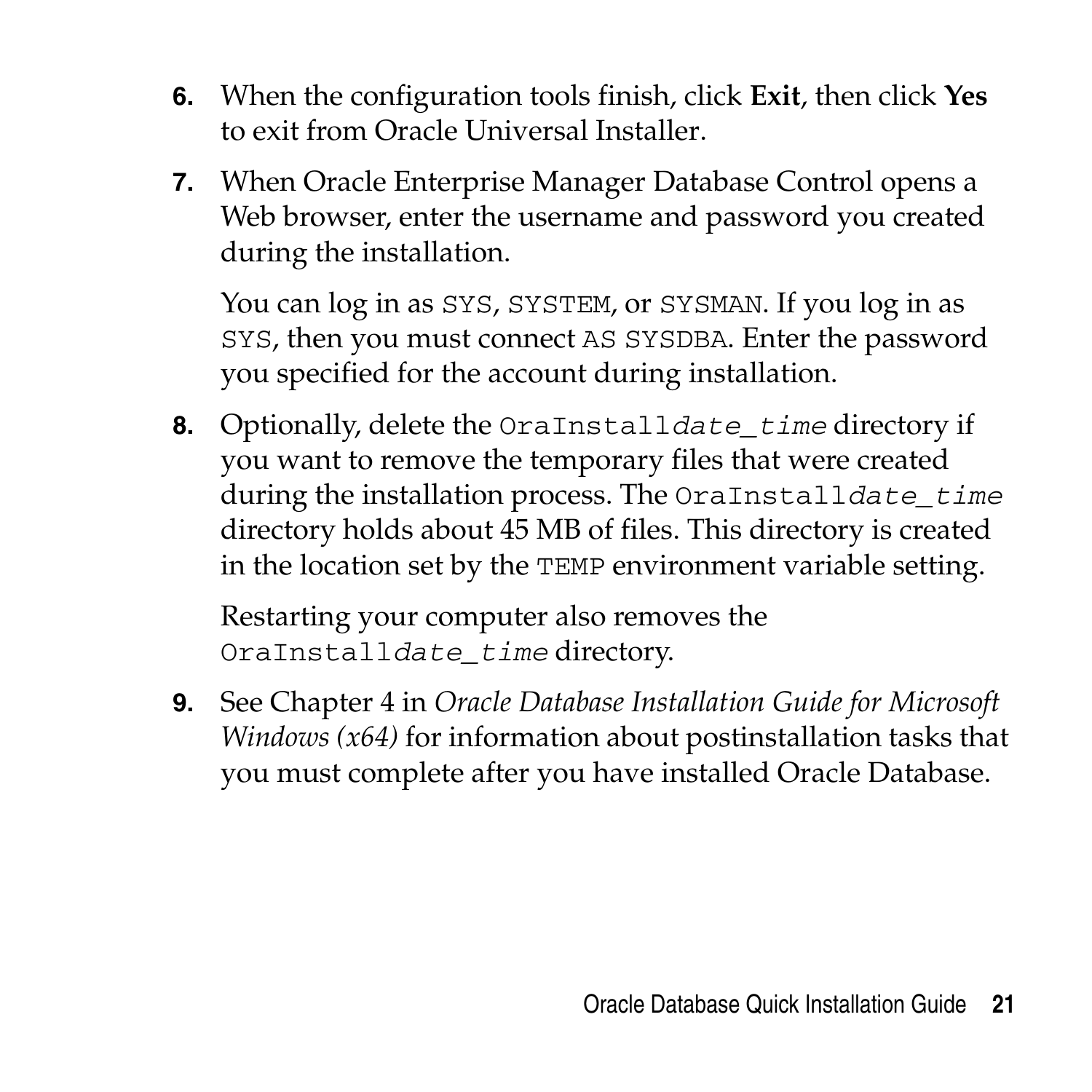| Screen                          | <b>Recommended Action</b><br>Select one of the following, then click Next:                                                                                                                                                                                                                                                                             |  |  |
|---------------------------------|--------------------------------------------------------------------------------------------------------------------------------------------------------------------------------------------------------------------------------------------------------------------------------------------------------------------------------------------------------|--|--|
| Select Instal-<br>lation Method |                                                                                                                                                                                                                                                                                                                                                        |  |  |
|                                 | <b>Basic Installation:</b> Lets you quickly install Oracle<br>٠<br>Database using minimal input. It installs the software<br>and optionally creates a general-purpose database using<br>the information that you specify on this window.                                                                                                               |  |  |
|                                 | <b>Advanced Installation:</b> Lets you perform more complex<br>installations, such as creating individual passwords for<br>different accounts, creating specific types of starter<br>databases (for example, for transaction processing or<br>data warehouse systems), using different language<br>groups, specifying e-mail notifications, and so on. |  |  |
| Select Instal-<br>lation Type   | Select Enterprise Edition, Standard Edition, Personal<br>Edition, or Custom. Click Next.                                                                                                                                                                                                                                                               |  |  |
| Specify Home<br>Details         | In the <b>Destination</b> section, accept the default values or enter<br>the Oracle home name and directory path in which to install<br>Oracle components. The directory path should not contain<br>spaces.<br>Click Next.                                                                                                                             |  |  |
|                                 |                                                                                                                                                                                                                                                                                                                                                        |  |  |

*Table 4 Oracle Universal Installer Screens*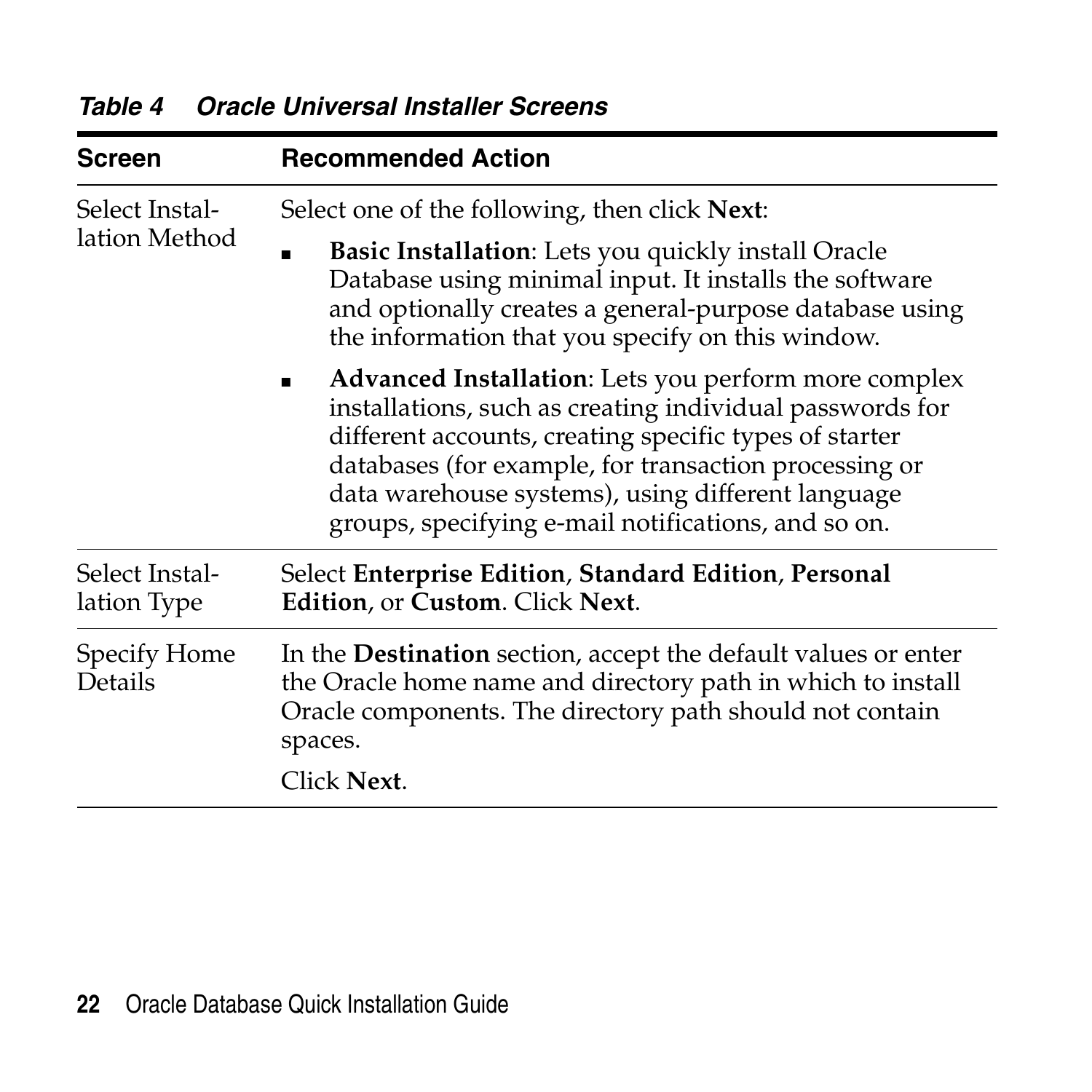| Screen                                     | <b>Recommended Action</b>                                                                                                                                                                                                                                   |
|--------------------------------------------|-------------------------------------------------------------------------------------------------------------------------------------------------------------------------------------------------------------------------------------------------------------|
| Available<br>Product<br>Components         | If you selected <b>Custom</b> for the Installation Type, this window<br>appears. Select from the list and click Next. To learn more<br>about each component, position the mouse over the<br>component's name.                                               |
| Product-specific<br>Prerequisite<br>Checks | This window checks that your system meets the minimum<br>requirements for the installation. Click Next.                                                                                                                                                     |
| Upgrade an<br>Existing<br>Database         | If you have a previous updatable version of Oracle Database<br>or Automatic Storage Management installed, this window<br>appears. For in-place database installations where Automatic<br>Storage Management is running, ASM is upgraded automati-<br>cally. |
|                                            | Click Yes if you want to upgrade or No if not. If you click<br>Yes, the Summary window appears next.                                                                                                                                                        |
|                                            | For more information on upgrades, refer to Oracle Database<br>Upgrade Guide.                                                                                                                                                                                |

*Table 4 (Cont.) Oracle Universal Installer Screens*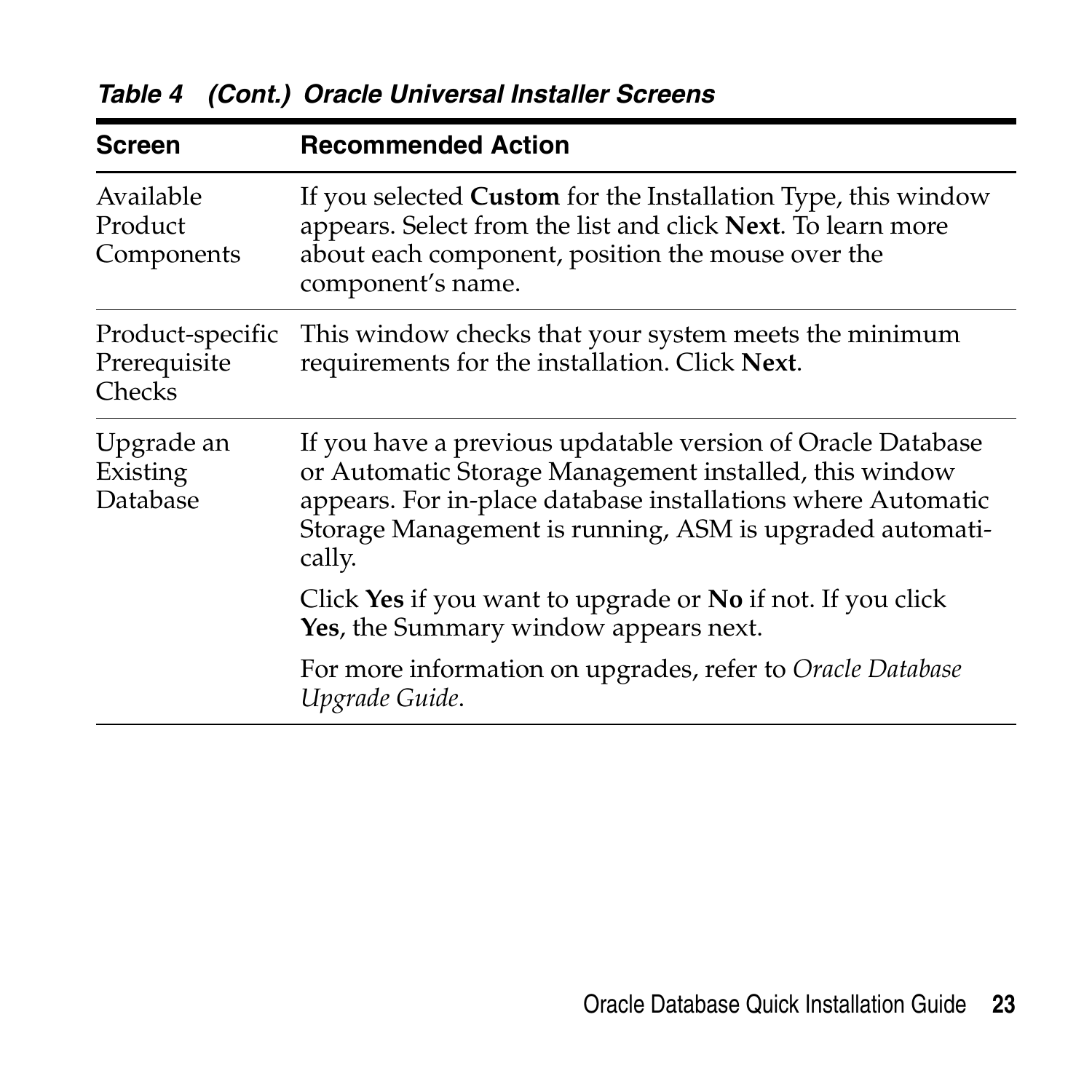| Screen                           | <b>Recommended Action</b>                                                                                                                                                                                                                                                                                                                                                                                                                                                   |  |  |
|----------------------------------|-----------------------------------------------------------------------------------------------------------------------------------------------------------------------------------------------------------------------------------------------------------------------------------------------------------------------------------------------------------------------------------------------------------------------------------------------------------------------------|--|--|
| Select Configu-<br>ration Option | Select one of the following:                                                                                                                                                                                                                                                                                                                                                                                                                                                |  |  |
|                                  | <b>Create a database:</b> Select this option if you are creating a<br>database using the following database types: General<br>purpose, Transaction processing, Data warehousing.<br>The Advanced option starts Database Configuration<br>Assistant for advanced database creation configuration<br>options.                                                                                                                                                                 |  |  |
|                                  | Configure Automatic Storage Management (ASM):<br>Select this option to create an Automatic Storage<br>Management instance only. To create an ASM instance,<br>you must provide an ASM SYS Password. After you<br>provide this password, Oracle Universal Installer lets<br>you create an ASM disk group. After you complete this<br>Oracle Universal Installer session, you can run it again to<br>install and configure one or more Oracle databases that<br>will use ASM. |  |  |
|                                  | Install database Software only: Select this option to<br>install the database software only but not create a<br>database or configure Automatic Storage Management.                                                                                                                                                                                                                                                                                                         |  |  |

*Table 4 (Cont.) Oracle Universal Installer Screens*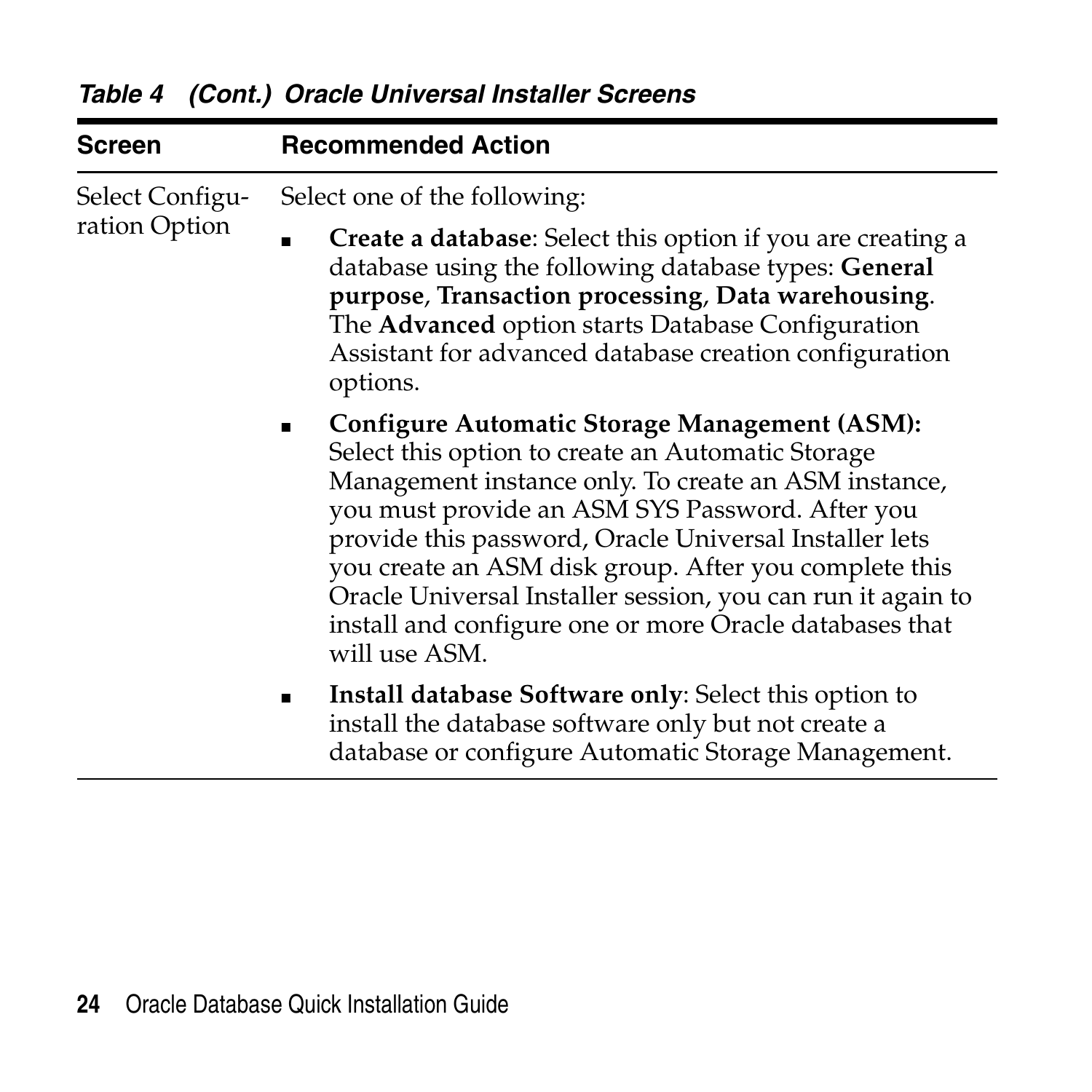| <b>Screen</b>                      | <b>Recommended Action</b>                                                                                                                                                                                                                                                                                                                                                                                          |
|------------------------------------|--------------------------------------------------------------------------------------------------------------------------------------------------------------------------------------------------------------------------------------------------------------------------------------------------------------------------------------------------------------------------------------------------------------------|
| Select ASM<br>Management<br>Option | If you selected Configure Automatic Storage Management<br>(ASM) from the Select Configuration Option window, and if<br>you have Oracle Enterprise Manager 10g Grid Control<br>installed, this window appears. Select Yes or No, depending<br>on if you want to use Grid Control to manage Automatic<br>Storage Management. If you select Yes, then select from the<br>list of Enterprise Management agents to use. |

*Table 4 (Cont.) Oracle Universal Installer Screens*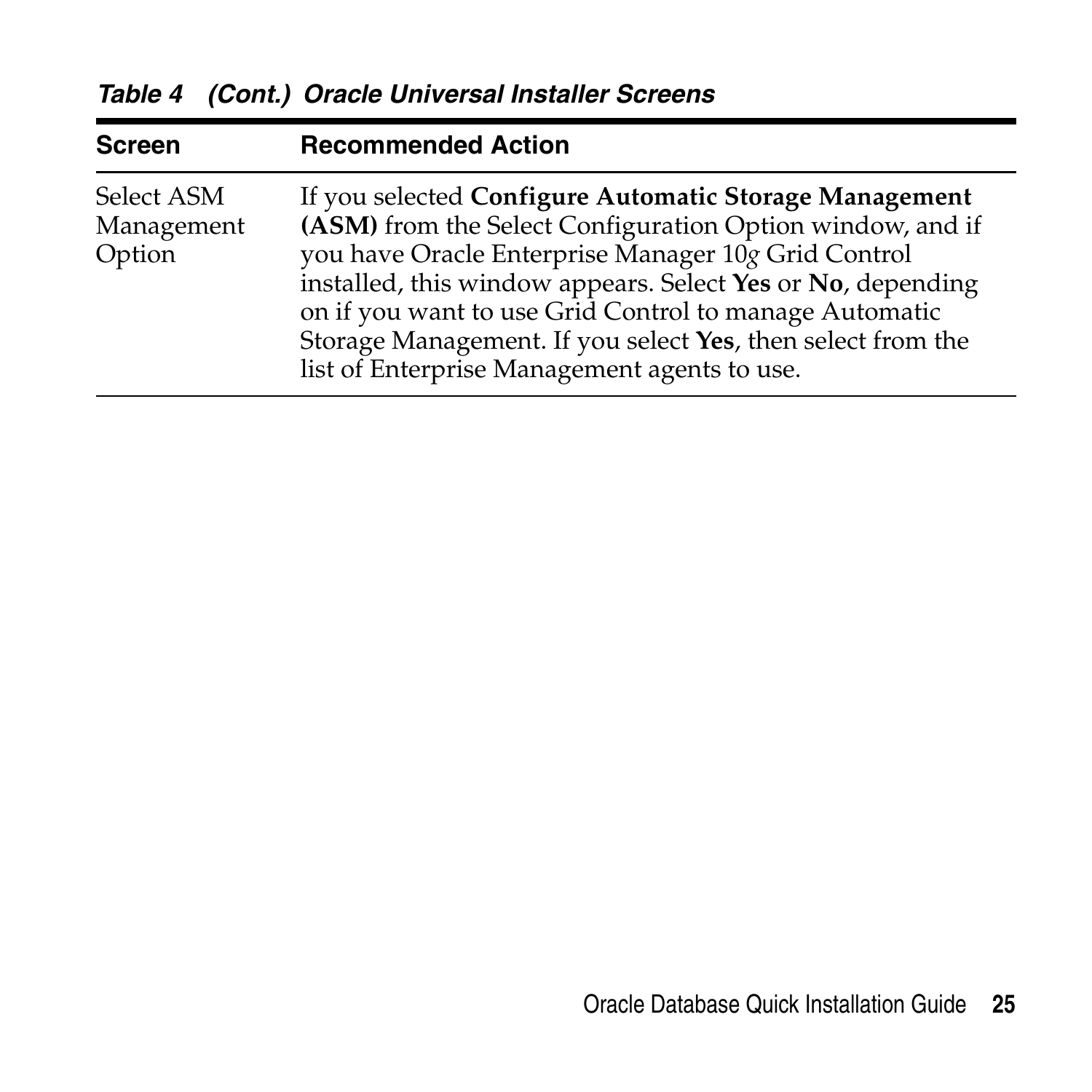| Screen                                          | <b>Recommended Action</b>                                                                                                                                                                                                                                                                                                                                            |  |  |
|-------------------------------------------------|----------------------------------------------------------------------------------------------------------------------------------------------------------------------------------------------------------------------------------------------------------------------------------------------------------------------------------------------------------------------|--|--|
| Configure<br>Automatic<br>Storage<br>Management | Appears if you selected Configure Automatic Storage<br><b>Management (ASM)</b> from the Select Configuration Option<br>window. Enter the disk group name. The disk group list<br>shows both candidate and member disks; you can click Show<br>Candidates or Show All to filter their display. Then select<br>the disk group's redundancy level and its member disks. |  |  |
|                                                 | For <b>Redundancy Level</b> , choose one of the following. The<br>default is normal redundancy.                                                                                                                                                                                                                                                                      |  |  |
|                                                 | <b>High:</b> The contents of the disk group are three-way<br>mirrored by default. To create a disk group with high<br>redundancy, specify at least three failure groups (a<br>minimum of three devices).                                                                                                                                                             |  |  |
|                                                 | <b>Normal:</b> By default the datafiles of the disk group are<br>two-way mirrored and the control files are three-way<br>mirrored. You can create certain files that are three-way<br>mirrored or not mirrored. To create a disk group with<br>normal redundancy, specify at least two failure groups (a<br>minimum of two devices) for two-way mirroring.           |  |  |
|                                                 | <b>External:</b> ASM does not mirror the contents of the disk<br>group. Choose this option when 1) the disk group<br>contains devices, such as RAID devices, that provide<br>their own data protection; or 2) the database does not<br>require uninterrupted access to data, for example, if you<br>have a suitable backup strategy already in place.                |  |  |

*Table 4 (Cont.) Oracle Universal Installer Screens*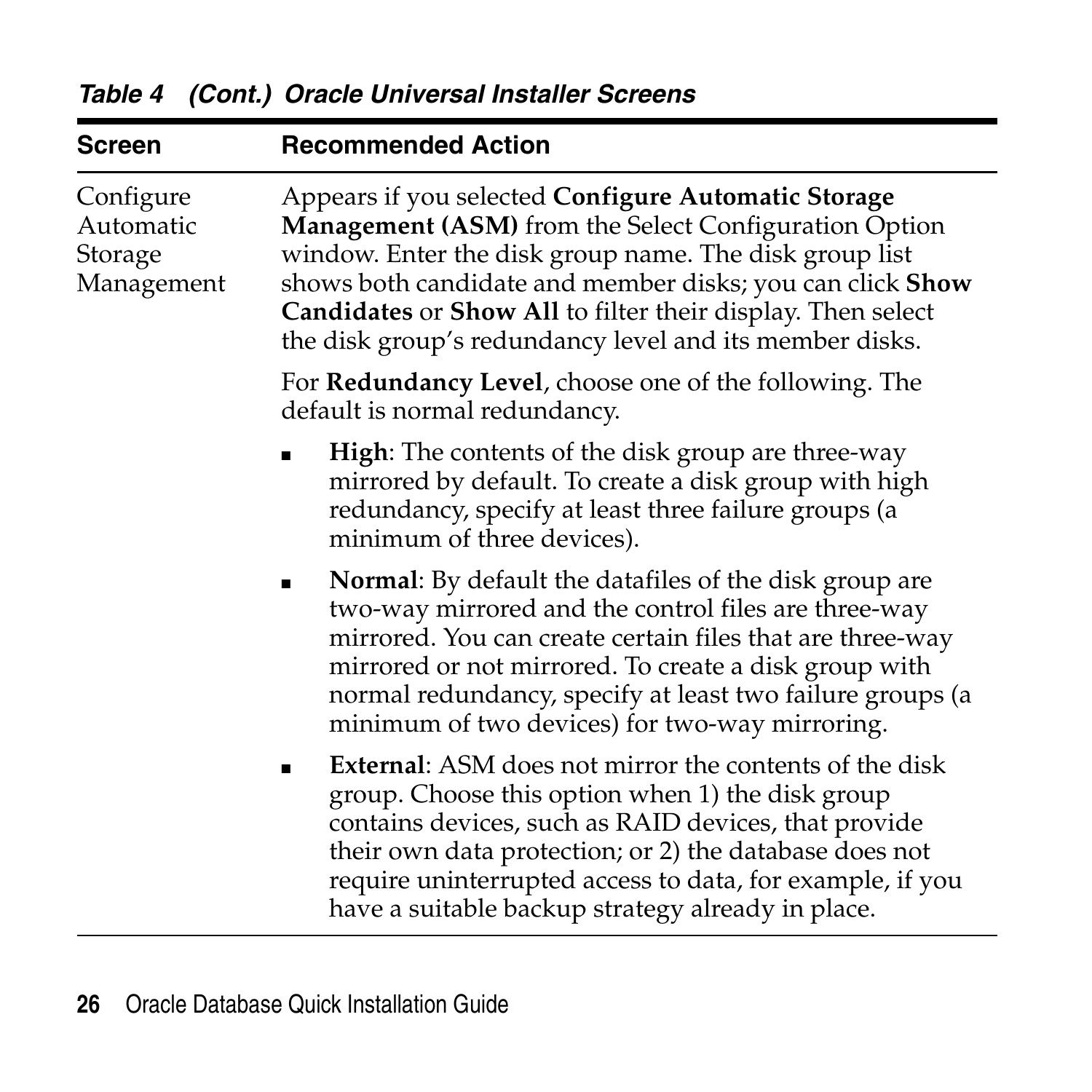| <b>Screen</b>                    | <b>Recommended Action</b>                                                                                                                                            |
|----------------------------------|----------------------------------------------------------------------------------------------------------------------------------------------------------------------|
| Select Database<br>Configuration | Select the database configuration that best meets your needs:<br>General Purpose, Transaction Processing, Data Warehouse;<br>Advanced.                               |
|                                  | See the online help provided by either Oracle Universal<br>Installer or Database Configuration Assistant for a<br>description of these preconfigured database types. |
|                                  | Click Next.                                                                                                                                                          |

*Table 4 (Cont.) Oracle Universal Installer Screens*

## <span id="page-26-0"></span>**Install Products from the Oracle Database Companion CD**

The Oracle Database Companion CD contains products that improve the performance of or complement Oracle Database. For most installations, Oracle recommends that you install Oracle Database 10*g* Products from the Companion CD.

#### **See Also:**

- *Oracle Database Companion CD Installation Guide for Microsoft Windows (x64)*
- *Oracle Database Companion CD Quick Installation Guide for Microsoft Windows (x64)*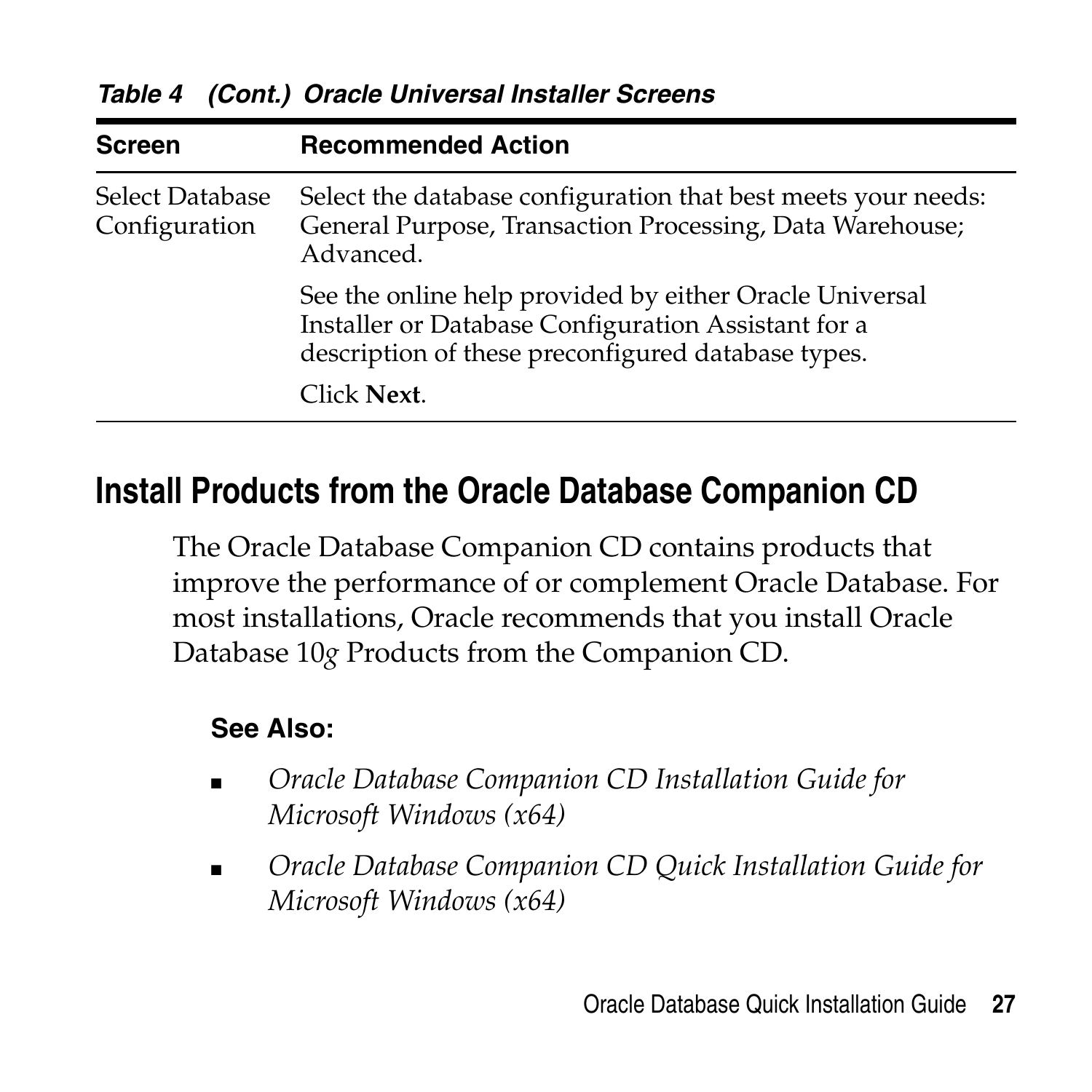# <span id="page-27-0"></span>**What's Next?**

To become familiar with this release of Oracle Database, Oracle suggests that you complete the following tasks:

■ Log in to Oracle Enterprise Manager Database Control using a Web browser

Oracle Enterprise Manager Database Control is a Web-based application that you can use to manage a single Oracle database. The default URL for Database Control is:

http://*host*.*domain*:*port*/em/

Log in with the user name SYSMAN. Use the password that you specified for this user during the Oracle Database installation.

- See Chapter 4 of *Oracle Database Installation Guide for Microsoft Windows (x64)* for information about required and optional postinstallation tasks, depending on the components that you want to use.
- Review Chapter 5 of *Oracle Database Installation Guide for Microsoft Windows (x64)* for information about how to get started using Oracle Database.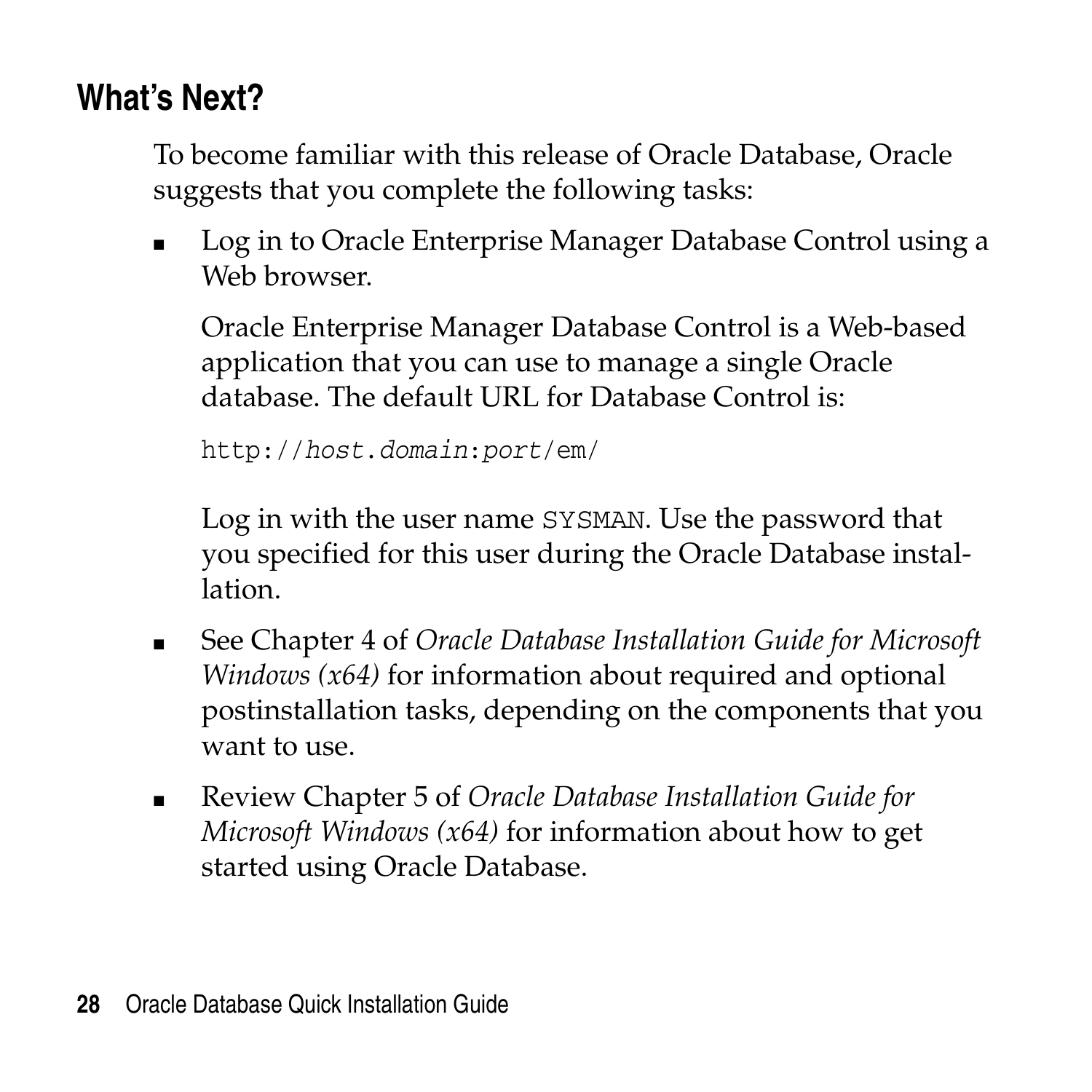■ Read *Oracle Database 2 Day DBAOracle Database 2 Day DBA* guide, to learn more about using Oracle Enterprise Manager Database Control to administer a database.

This guide, designed for new Oracle DBAs, describes how to use Oracle Enterprise Manager Database Control to manage all aspects of an Oracle database installation. It also provides information about how to enable e-mail notifications and automated backups, which you might not have configured during the installation.

# <span id="page-28-0"></span>**Additional Information**

This section contains information about the following:

- Product Licenses
- Purchasing Licenses, Version Updates, and Documentation
- Contacting Oracle Support Services
- Locating Product Documentation

## **Product Licenses**

You are welcome to install and evaluate the products included in this media pack for 30 days under the terms of the Trial License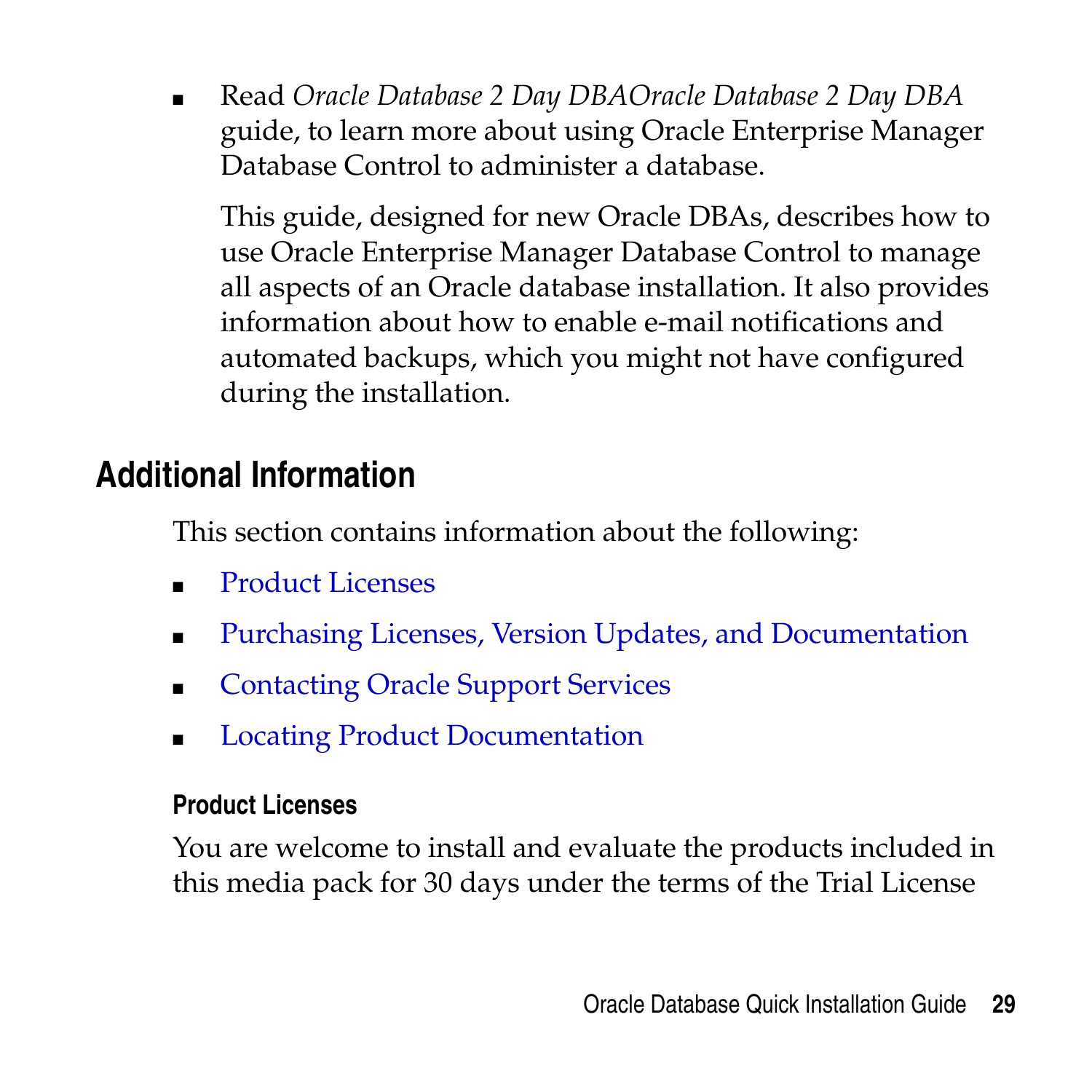Agreement. However, you must purchase a program license if you want to continue using any product after the 30 day evaluation period. See the following section for information about purchasing program licenses.

**See Also:** *Oracle Database Licensing Information*

## **Purchasing Licenses, Version Updates, and Documentation**

You can purchase program licenses, updated versions of Oracle products, and printed versions of Oracle documentation from the Oracle Store Web site:

```
http://oraclestore.oracle.com/
```
## **Contacting Oracle Support Services**

If you have purchased Oracle Product Support, you can call Oracle Support Services for assistance 24 hours a day, seven days a week. For information about purchasing Oracle Product Support or contacting Oracle Support Services, go to the Oracle Support Services Web site:

http://www.oracle.com/support/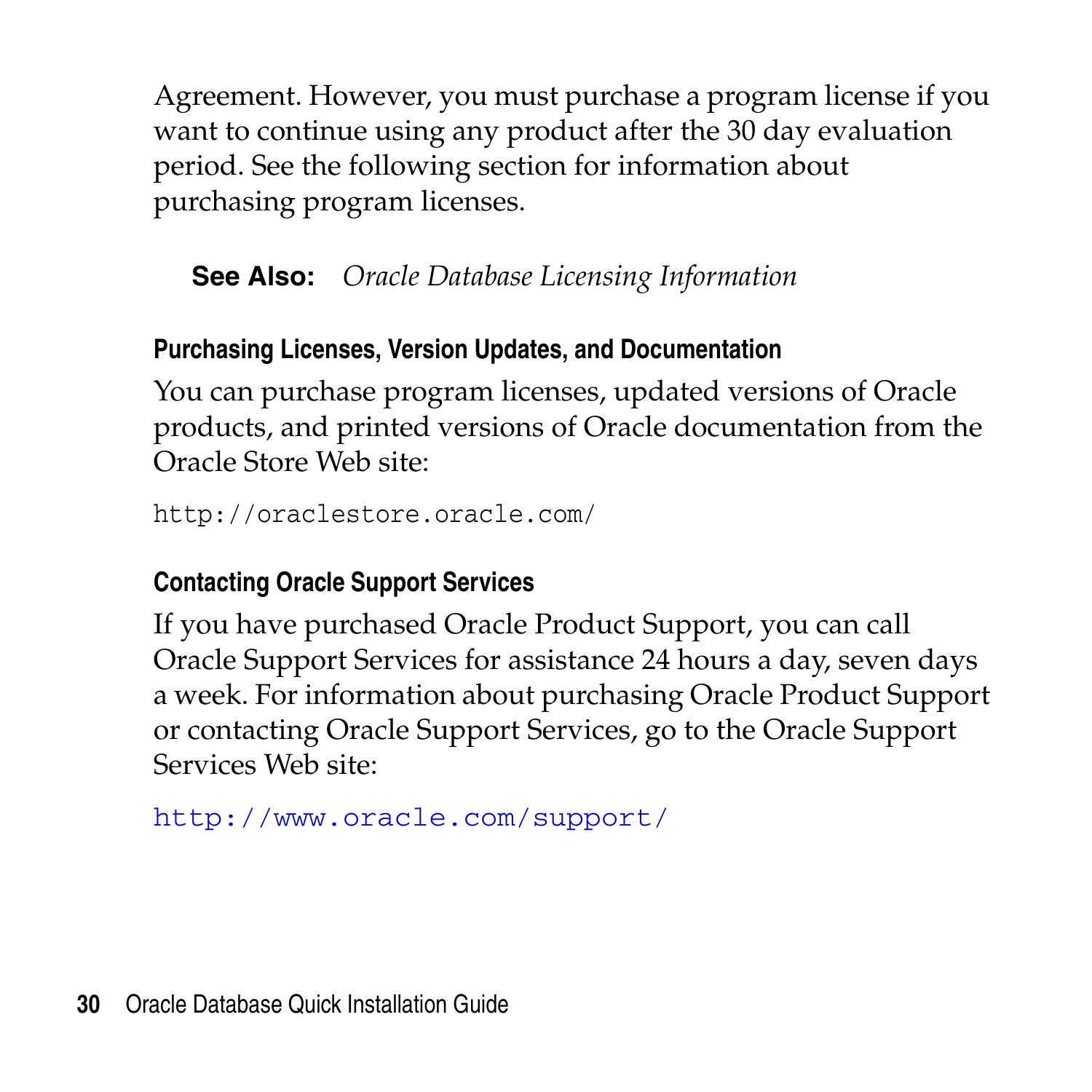## **Locating Product Documentation**

Documentation for Oracle products is available in both HTML and Adobe portable document format (PDF) formats from several locations:

- On disks in the media pack:
	- **–** Platform-specific documentation is available on the installation media. To access the documentation, see the welcome.htm file located in the top-level directory of the DVD.
	- **–** Generic product documentation is available on the Oracle Documentation Library on the DVD.
- From the Oracle Technology Network Web site:

```
http://www.oracle.com/technology/documen-
tation/
```
To view PDF documents, download the free Adobe Acrobat Reader from the Adobe Web site, if necessary:

```
http://www.adobe.com/
```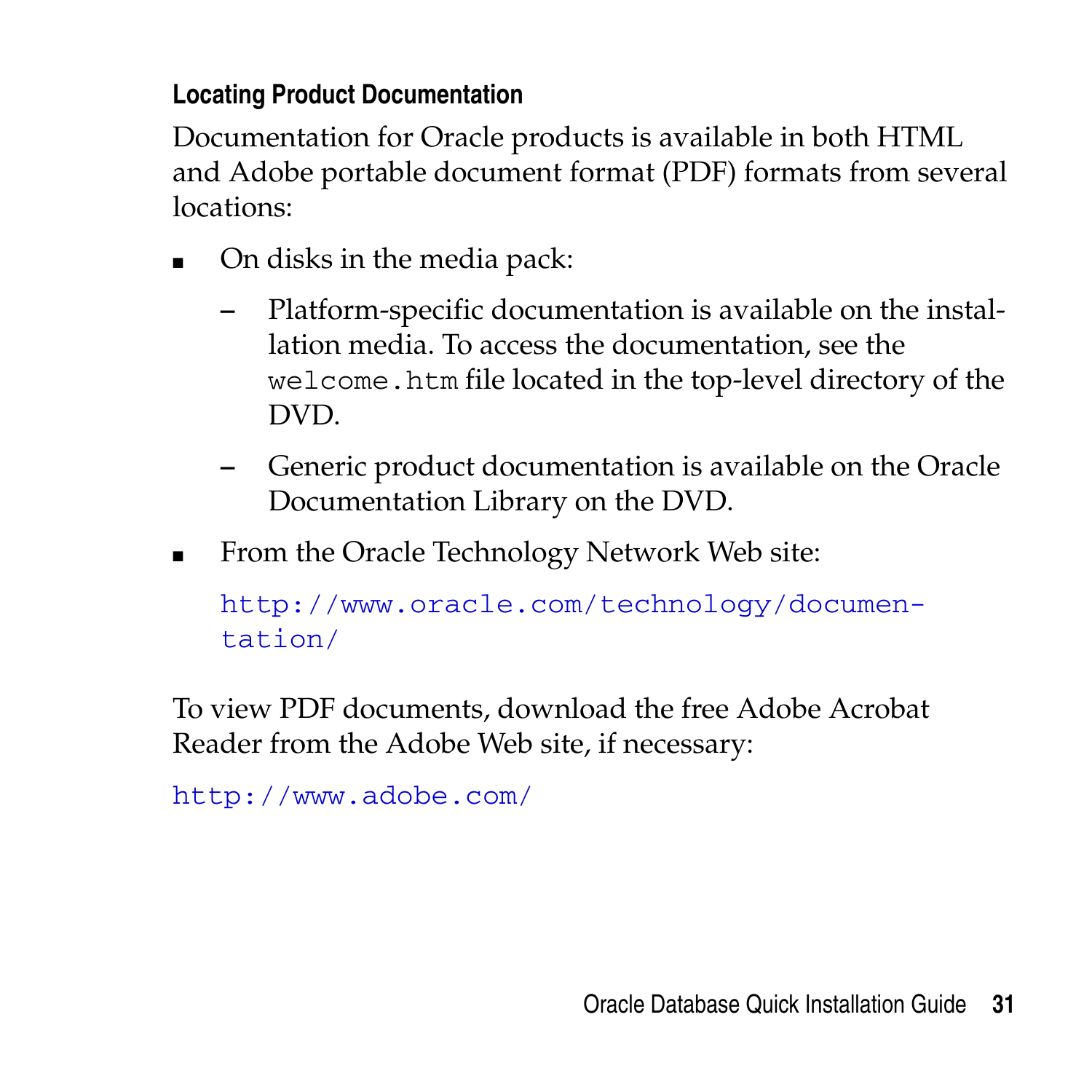# <span id="page-31-0"></span>**Documentation Accessibility**

Our goal is to make Oracle products, services, and supporting documentation accessible, with good usability, to the disabled community. To that end, our documentation includes features that make information available to users of assistive technology. This documentation is available in HTML format, and contains markup to facilitate access by the disabled community. Accessibility standards will continue to evolve over time, and Oracle is actively engaged with other market-leading technology vendors to address technical obstacles so that our documentation can be accessible to all of our customers. For more information, visit the Oracle Accessibility Program Web site at

http://www.oracle.com/accessibility/.

#### **Accessibility of Code Examples in Documentation**

Screen readers may not always correctly read the code examples in this document. The conventions for writing code require that closing braces should appear on an otherwise empty line; however, some screen readers may not always read a line of text that consists solely of a bracket or brace.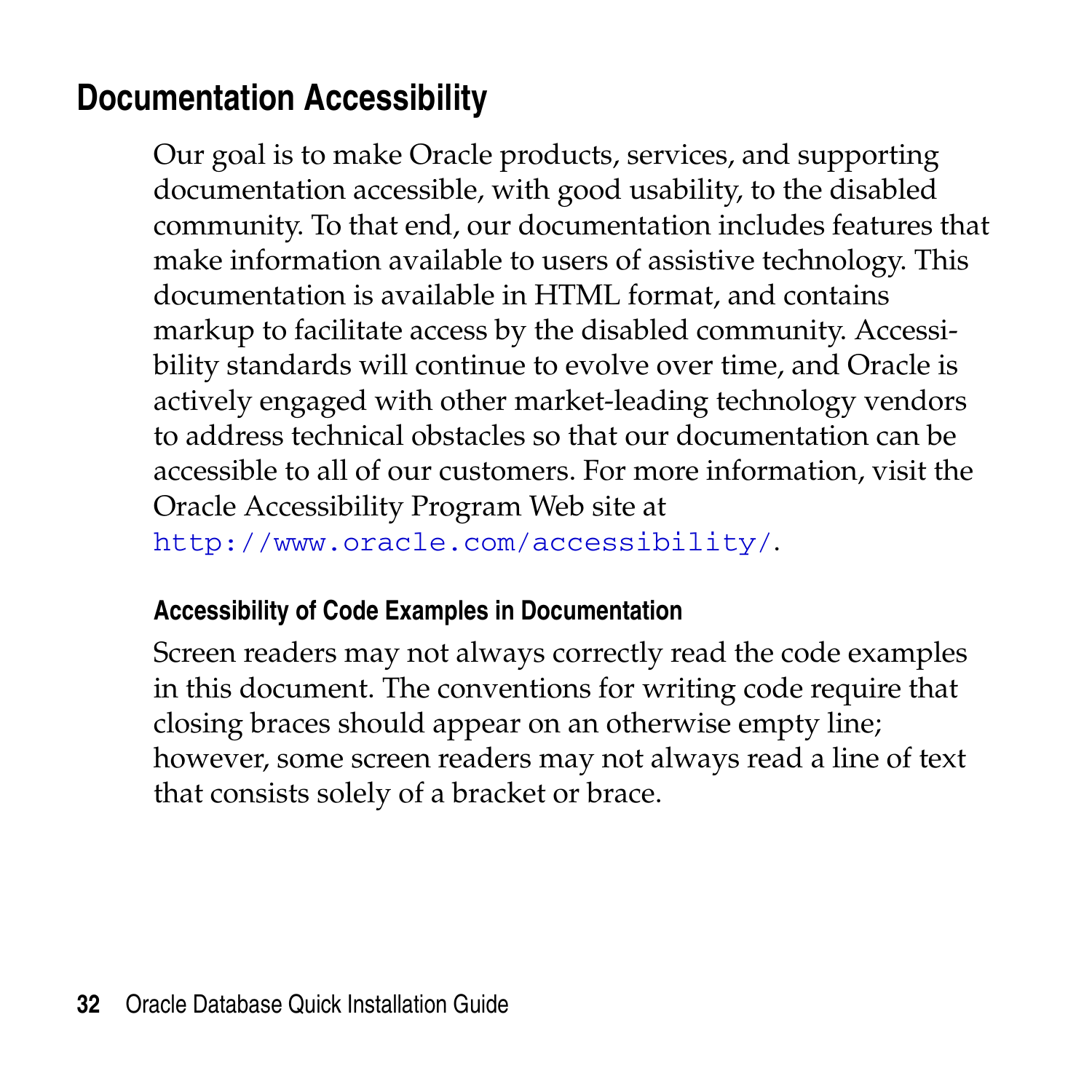### **Accessibility of Links to External Web Sites in Documentation**

This documentation may contain links to Web sites of other companies or organizations that Oracle does not own or control. Oracle neither evaluates nor makes any representations regarding the accessibility of these Web sites.

#### **TTY Access to Oracle Support Services**

Oracle provides dedicated Text Telephone (TTY) access to Oracle Support Services within the United States of America 24 hours a day, 7 days a week. For TTY support, call 800.446.2398. Outside the United States, call +1.407.458.2479.